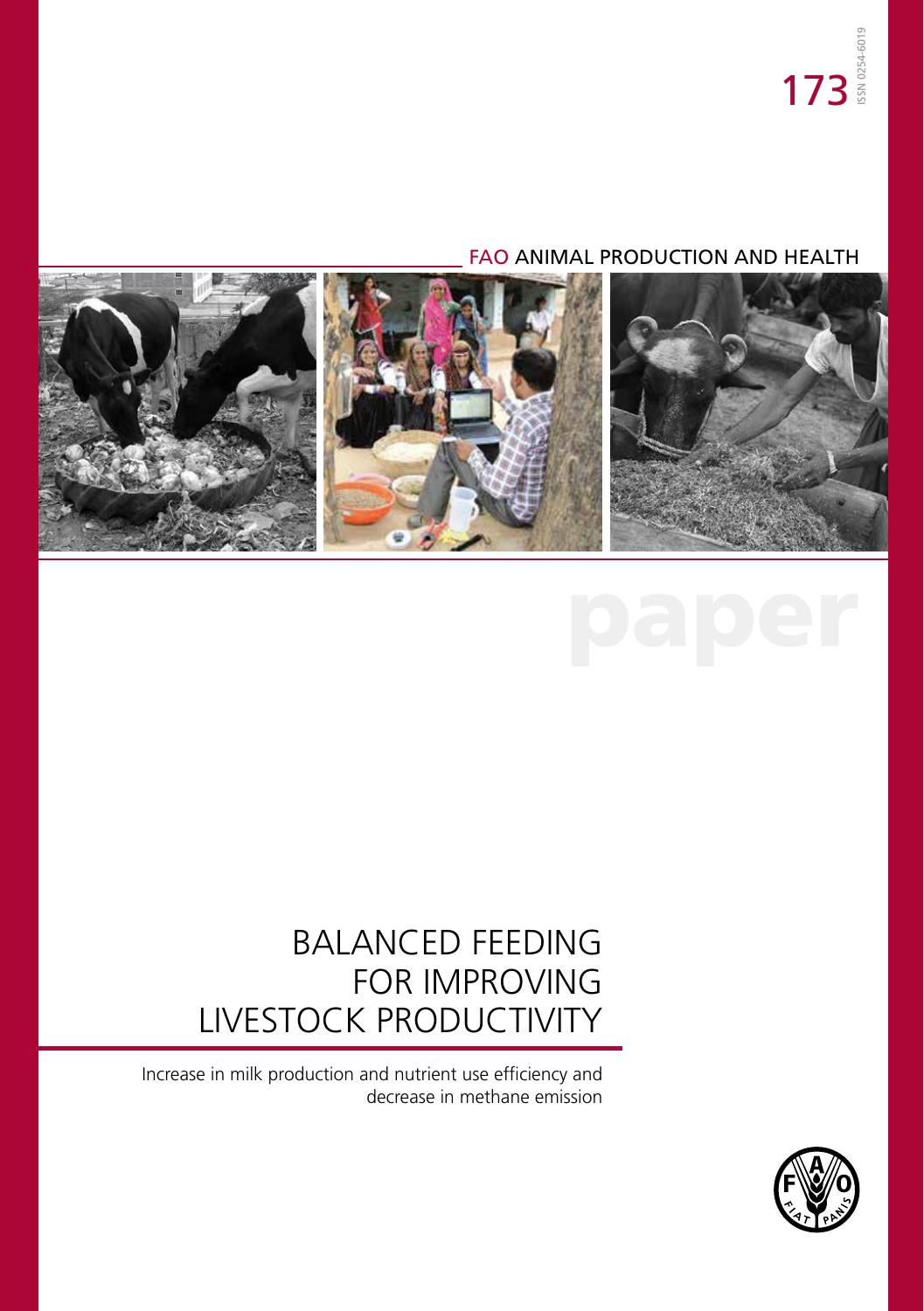#### **Cover photographs:**

Left image: ©FAO/Ami Vitale Centre image: ©M.R. Garg Right image: ©FAO/Asim Hafeez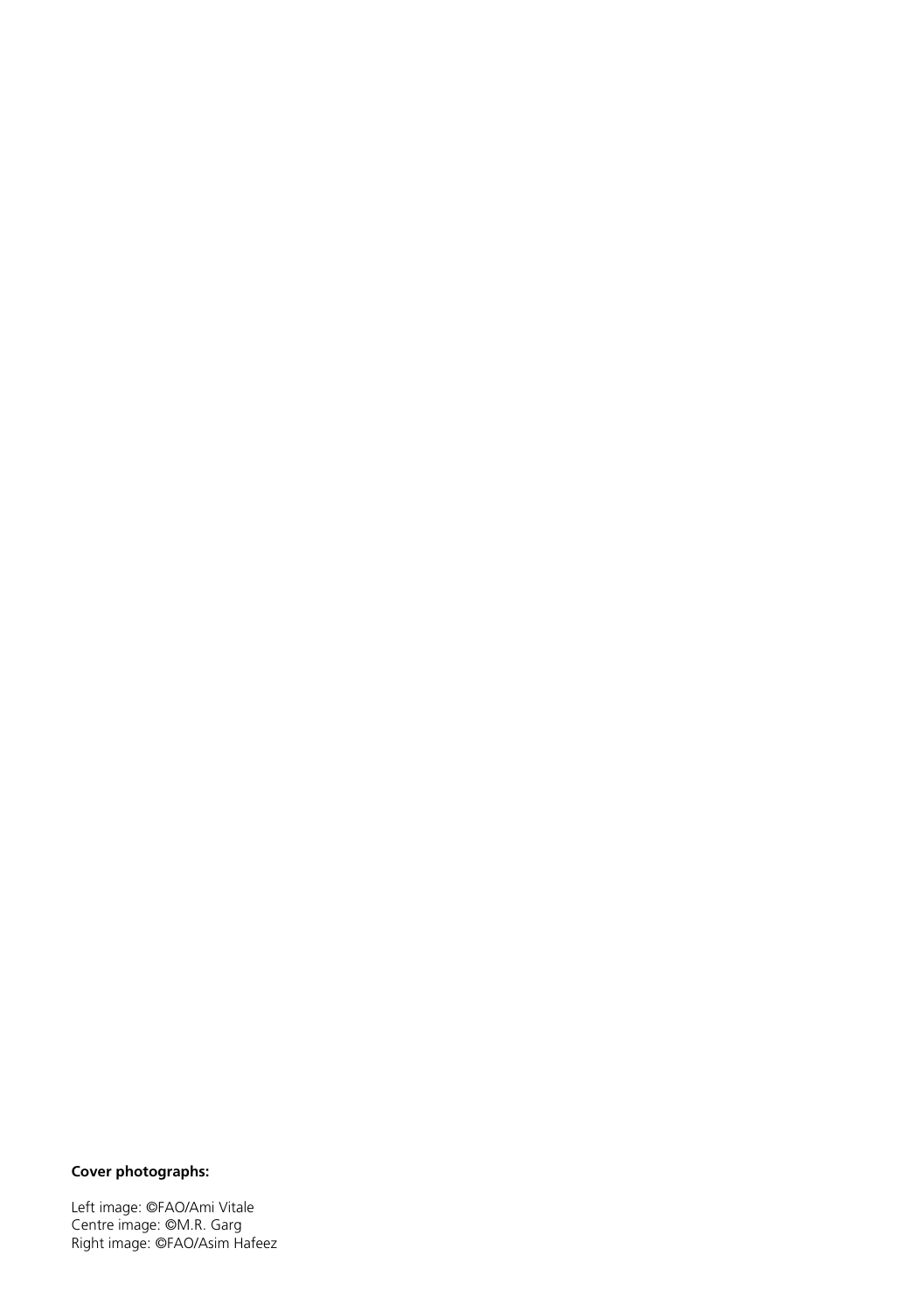### FAO ANIMAL PRODUCTION AND HEALTH **paper**

### BALANCED FEEDING FOR IMPROVING LIVESTOCK PRODUCTIVITY

Increase in milk production and nutrient use efficiency and decrease in methane emission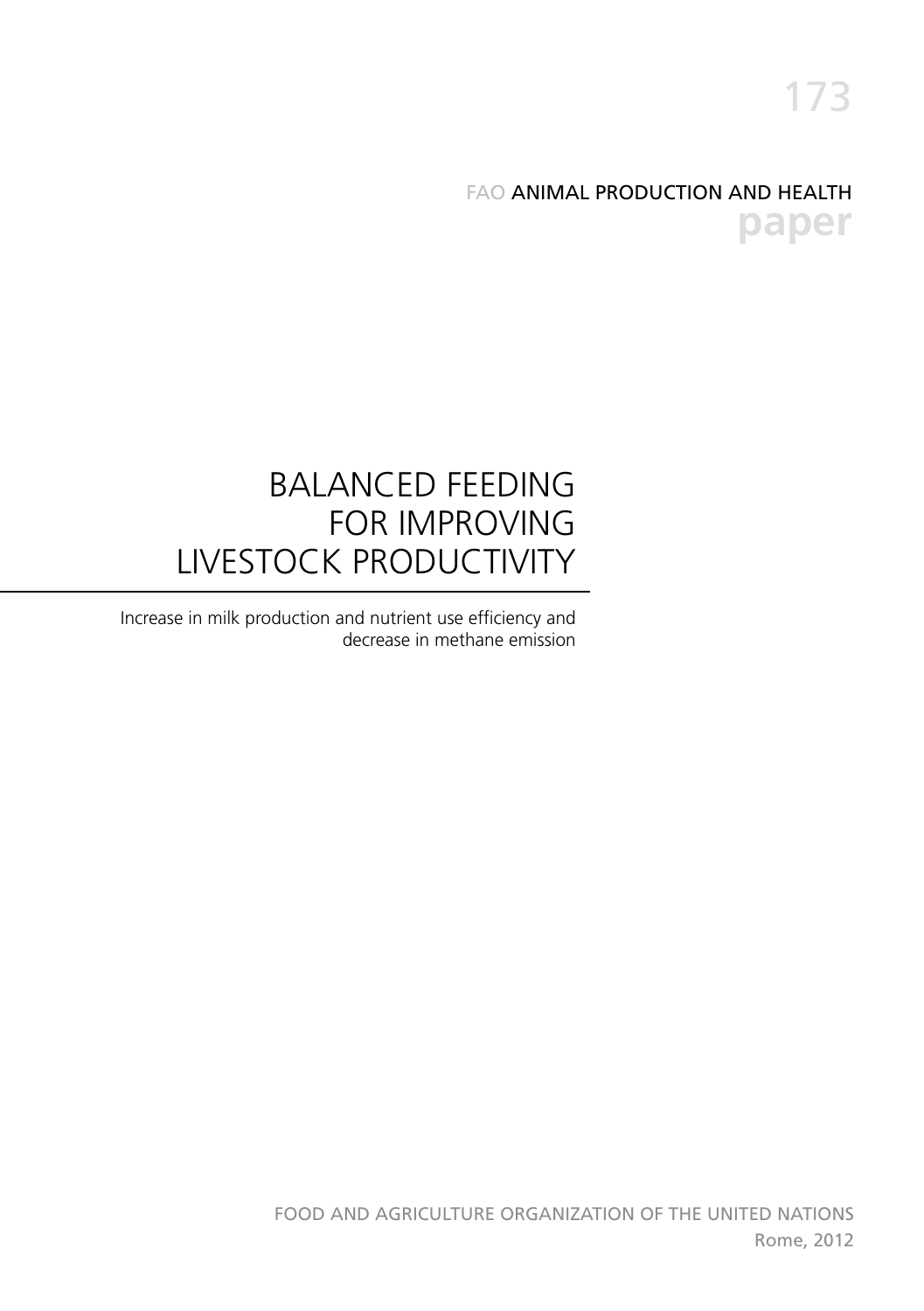#### **Recommended Citation**

**FAO.** 2012. *Balanced feeding for improving livestock productivity – Increase in milk production and nutrient use efficiency and decrease in methane emission*, by M.R. Garg. FAO Animal Production and Health Paper No. 173. Rome, Italy.

#### **Author**

#### **M.R. Garg**

General Manager (Animal Nutrition) National Dairy Development Board, Anand, Gujarat, India mrgarg@nddb.coop

#### **Editor**

#### **Harinder P.S. Makkar**

Animal Production Officer Animal Production and Health Division FAO, Rome, Italy Harinder.Makkar@fao.org

The designations employed and the presentation of material in this information product do not imply the expression of any opinion whatsoever on the part of the Food and Agriculture Organization of the United Nations (FAO) concerning the legal or development status of any country, territory, city or area or of its authorities, or concerning the delimitation of its frontiers or boundaries. The mention of specific companies or products of manufacturers, whether or not these have been patented, does not imply that these have been endorsed or recommended by FAO in preference to others of a similar nature that are not mentioned.

The views expressed in this information product are those of the author(s) and do not necessarily reflect the views of FAO.

ISBN 978-92-5-107303-2

All rights reserved. FAO encourages reproduction and dissemination of material in this information product. Non-commercial uses will be authorized free of charge, upon request. Reproduction for resale or other commercial purposes, including educational purposes, may incur fees. Applications for permission to reproduce or disseminate FAO copyright materials, and all queries concerning rights and licences, should be addressed by e-mail to copyright@fao.org or to the Chief, Publishing Policy and Support Branch, Office of Knowledge Exchange, Research and Extension, FAO, Viale delle Terme di Caracalla, 00153 Rome, Italy.

**© FAO 2012**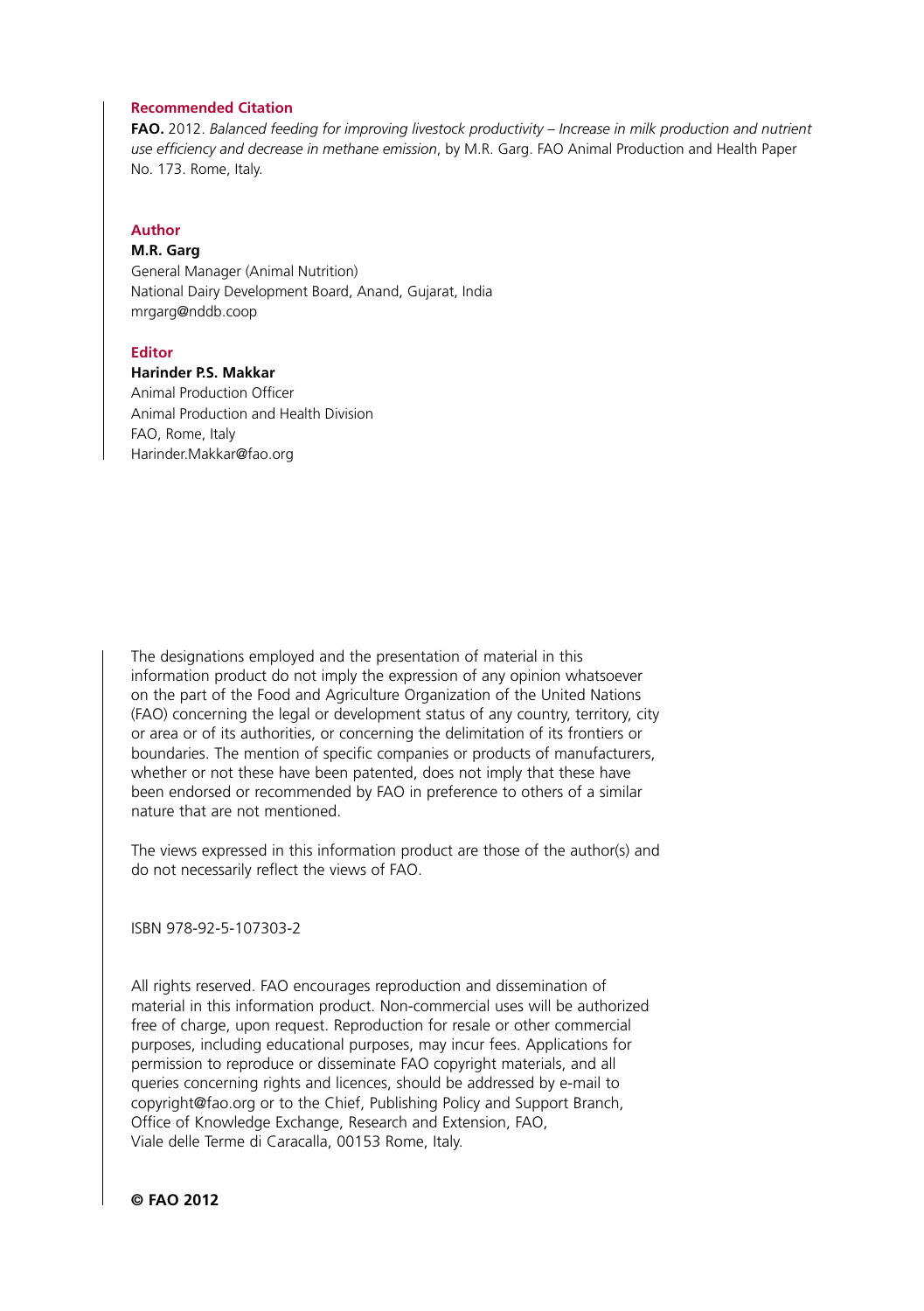# **Contents**

| Acknowledgements<br>Executive Summary                                        | $\vee$<br>vii |
|------------------------------------------------------------------------------|---------------|
| <b>Introduction</b>                                                          | 1             |
| <b>Productivity of dairy animals in India</b>                                | 3             |
| A balanced ration and ration balancing programme                             | 5             |
| Implementation of the ration balancing programme                             | 9             |
| Theoretical training                                                         | 10            |
| <b>Field training</b>                                                        | 11            |
| <b>Impact of feeding balanced rations</b>                                    | 15            |
| Increase in milk production and net daily income                             | 15            |
| Increase in milk production efficiency                                       | 16            |
| Increase in rumen microbial protein synthesis                                | 17            |
| Increase in immune status of animals                                         | 18            |
| Decrease in parasitic load in animals                                        | 18            |
| Decrease in enteric methane emission                                         | 19            |
| Increase in efficiency of feed nitrogen use in milk                          | 20            |
| Overall benefits of the ration balancing programme                           | 21            |
| Knowledge transfer to milk producers on other related aspects                | 23            |
| Relevance of the ration balancing programme to<br>other developing countries | 25            |
| <b>Conclusions</b>                                                           | 27            |
| <b>Bibliography</b>                                                          | 29            |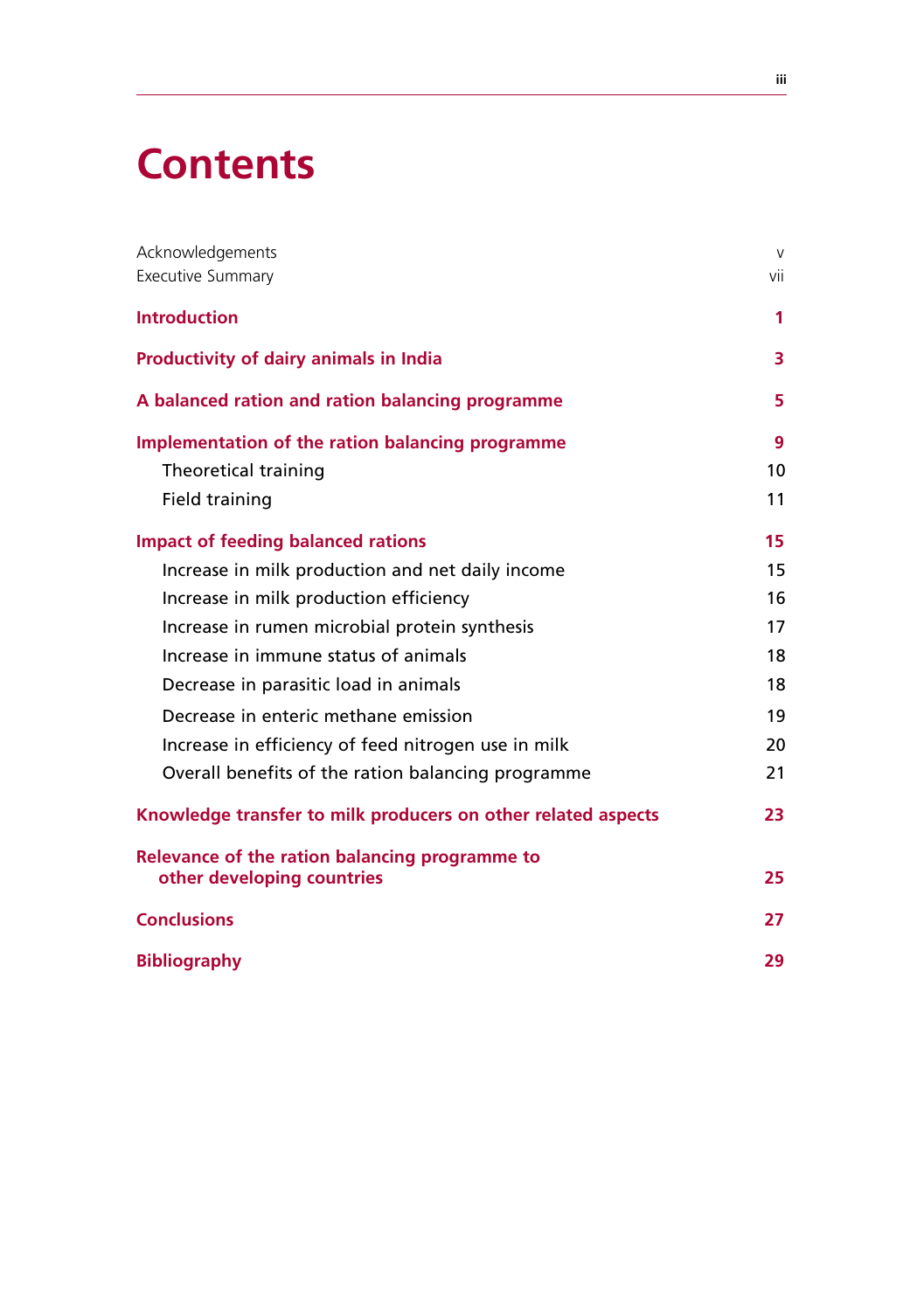#### **List of Tables**

| 1 In-milk animals as percent of the total breedable population and             |    |
|--------------------------------------------------------------------------------|----|
| average productivity over the years in India                                   | 4  |
| 2 Nutrition master for nutrient requirement                                    | 6  |
| 3 Nutrition master for dry matter intake                                       | 6  |
| 4 Nutrition master for concentrate to forage ratio in the ration               | 7  |
| 5 Effect of implementation of the ration balancing programme (RBP)             |    |
| on milk yield, milk fat and feeding cost in cows and buffaloes                 | 15 |
| 6 Effect of the ration balancing programme (RBP) on milk production efficiency | 16 |
| 7 Effect of the ration balancing programme (RBP) on efficiency of              |    |
| microbial protein synthesis                                                    | 17 |
| 8 Effect of feeding balanced ration on different biological and                |    |
| economic parameters in Gir cows                                                | 18 |
| 9 Effect of the ration balancing programme (RBP) on milk production and        |    |
| methane emission                                                               | 20 |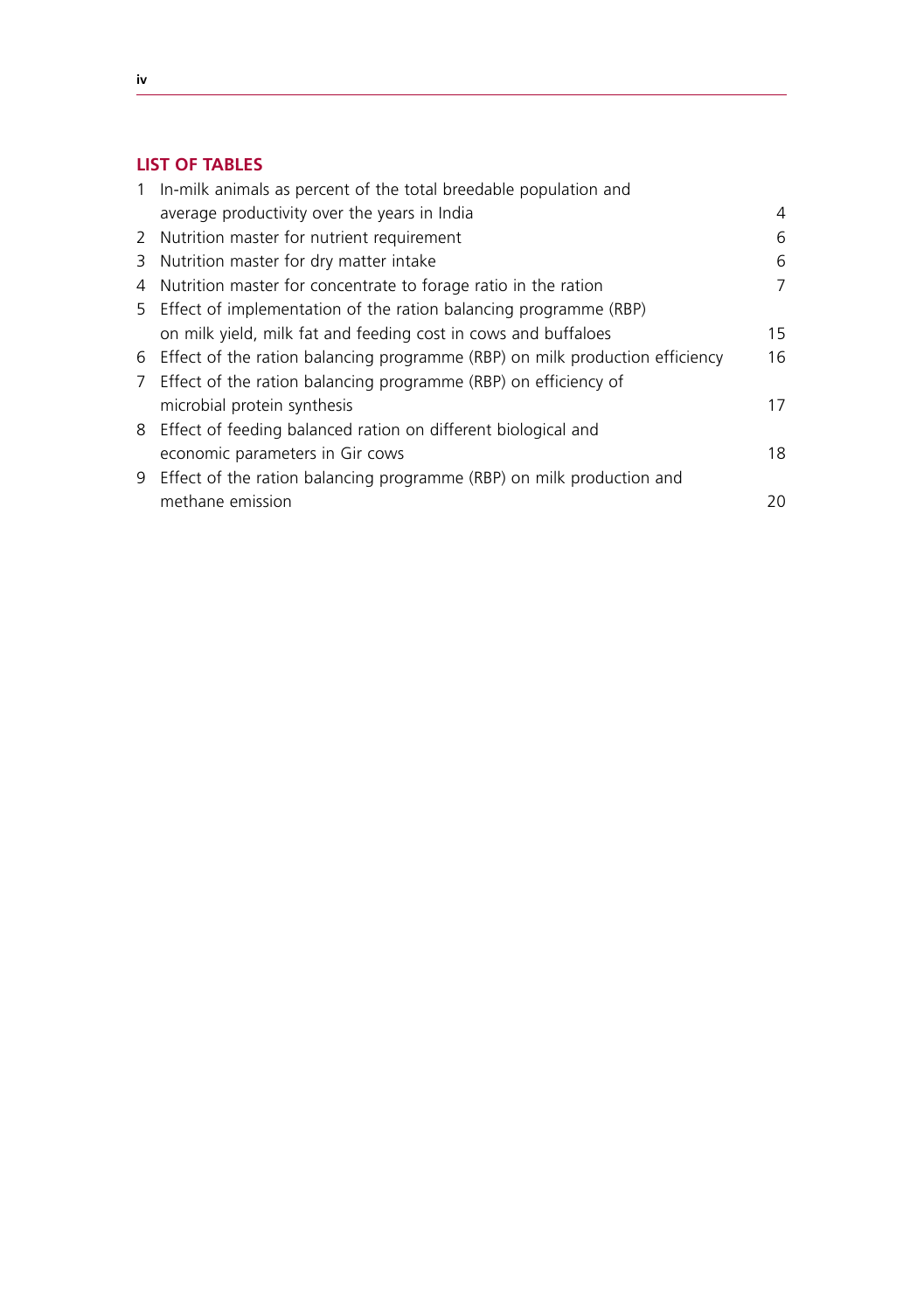# **Acknowledgements**

Necessary facilities provided by the management of National Dairy Development Board, Anand, for generating this information, are gratefully acknowledged. Efforts of all the officers of Animal Nutrition Group of National Dairy Development Board towards implementation of the ration balancing programme are also highly appreciated. The author is also thankful to Dr Harinder P.S. Makkar, Animal Production Officer (FAO), Dr. David Beever, Dr. Gerhard Flachowsky, Dr. Tim Smith and Dr. Philippe Ankers for suggestions that led to improvement of this paper. The writing of this paper was coordinated and managed by Dr. Makkar. The desktop publishing by Macarena Barba Teba and useful suggestions of Ms Claudia Ciarlantini towards layout setting are also acknowledged.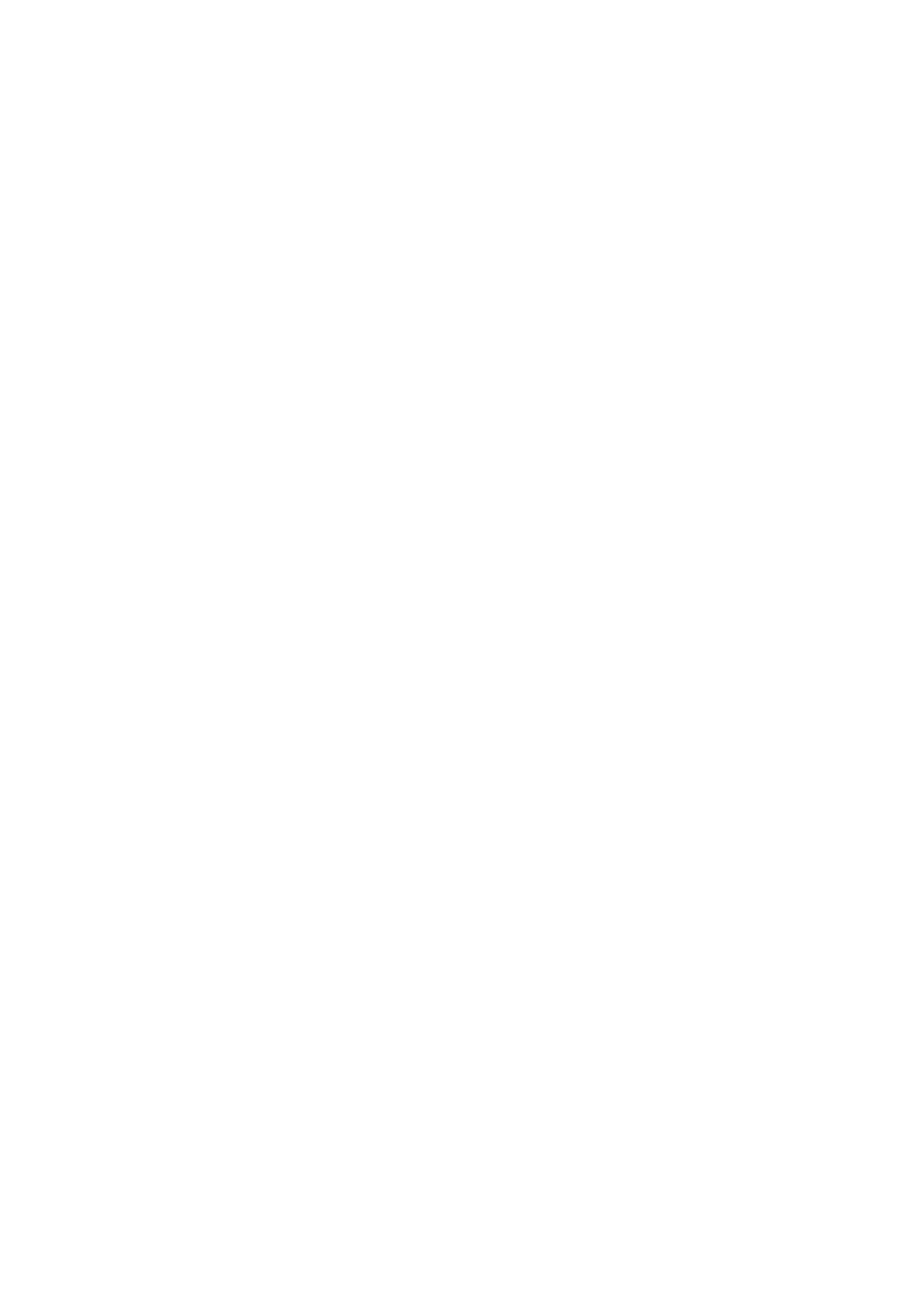### **Executive Summary**

It is estimated that the world food requirement by the year 2050 will be double that of 2010. A significant part of this requirement will emanate from the developing countries, on account of increased human populations, disposable incomes and urbanization. For livestock products, about two-thirds of this increased demand will need to be met by improving the production efficiency of feed, both forages and concentrate feeds. However, in addition to shortage of feed, it is well documented worldwide that imbalanced nutrition is a major factor responsible for low livestock productivity. Balanced nutrition contributes to improving animal output as well as to reducing both the cost of production and the emission of green house gases per unit of animal product.

The National Dairy Development Board (NDDB) of India has developed user-friendly computer software for advising milk producers on their doorstep to balance the ration of their lactating animals with the available feed resources and area-specific mineral mixtures. In order to balance rations in the field, 'Nutrition masters' were created. These 'Nutrition masters' have data on the chemical composition of commonly used feed ingredients across various agro-climatic regions and on the nutrient requirements of lactating cows and buffaloes for milk production and other physiological functions, such as maintenance, and pregnancy. Identified officers from the grass-roots implementing agencies (dairy cooperative unions/federations, Non-Government Organizations (NGOs), service providers and producer companies) are trained by the NDDB on the preparation of balanced rations, and they are responsible for training the village-based local resource persons. The programme is implemented on the ground with the help of these resource persons. Data generated so far from approximately 11 500 animals in seven locations indicate that feeding a balanced ration can increase net daily income by 10–15 percent for those having one-two cows and/or buffaloes. This is through an increase in milk production and a decrease in the cost of feeding. The milk production efficiency (Fat Corrected Milk yield/feed dry matter intake) for cows before and after ration balancing were 0.58 and 0.78 kg/kg respectively and for buffaloes the corresponding values were 0.53 and 0.66 kg/kg, implying that more milk was produced from one kg of feed when using balanced rations. Feeding a balanced ration to dairy animals for sixty days, reduced faecal egg counts of internal parasites significantly (P <0.05; n  $= 9$ ) from 184  $\pm$  1.73 to 77  $\pm$  1.59 per gram. Levels of serum immunoglobulins: IgG, IgM and IgA increased from 13.1 to 22.3, 3.2 to 3.6 and 0.72 to 0.96 mg/ml, respectively; suggesting improved animal immunity. Furthermore, feeding balanced rations was estimated to reduce enteric methane emissions by 15–20 percent per kg of milk produced. Large scale implementation of such programmes can help improve the productivity of livestock in developing countries. Similar approaches can also be adopted for growing and beef animals, taking into consideration local feeding and management conditions. Concerted efforts are required in other regions and donor participation in the programme will be catalytic to delivering the benefits of the ration balancing programmes to farmers. In addition, implementation of such a programme at the grass-roots level will enhance resource use efficiency and decrease the release of environmental pollutants from livestock production systems.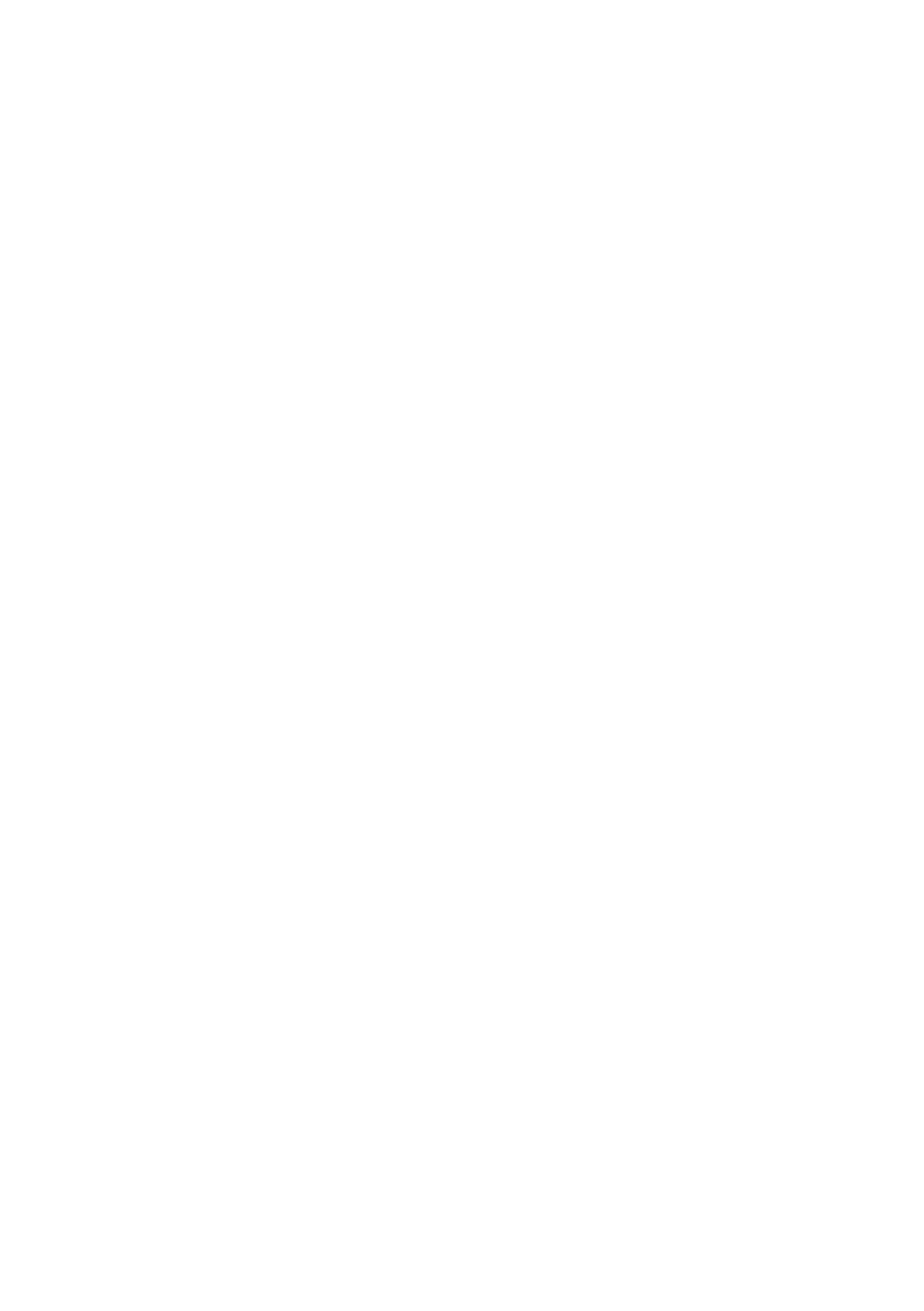### **Introduction**

The projected growth in annual income, urbanisation and of the human population in developing countries suggests that the future demand for milk and meat in these countries will increase substantially. By 2050 the global demand for dairy and meat is projected to increase by 74% and 58% respectively, and a large part of this demand will originate from developing countries. The global population of cattle in 2000 was 1.5 billion and that of goats and sheep was 1.7 billion. Models project that by 2050, the numbers will be 2.7 and 2.6 billion respectively. Annual demand for coarse grains for animal feed is also projected to increase over the period by 553 million tonnes, corresponding to approximately half of the total increase in demand (FAO, 2009). To meet the future demand, production of milk and meat, including milk production per lactating cow and daily weight gains for meat animals would need to be increased significantly if the available feed resources are to be sufficient.

Feed shortages notwithstanding, considerable potential exists to increase production levels across the range of growing, milch and beef animals by addressing the problem of imbalanced nutrition. The limited data on improving milk production efficiency in dairy animals through balanced feeding suggests that there is considerable scope for the enhancement of milk production with the existing feed and animal resources. This can be made possible through the transfer of scientific knowledge, in an easy to use and easy to implement manner to rural milk producers. The aim should be to promote feeding of a balanced ration in sufficient quantities and containing all essential nutrients. To promote this, various initiatives taken by the Dairy Board of India are described, many of which are relevant beyond India.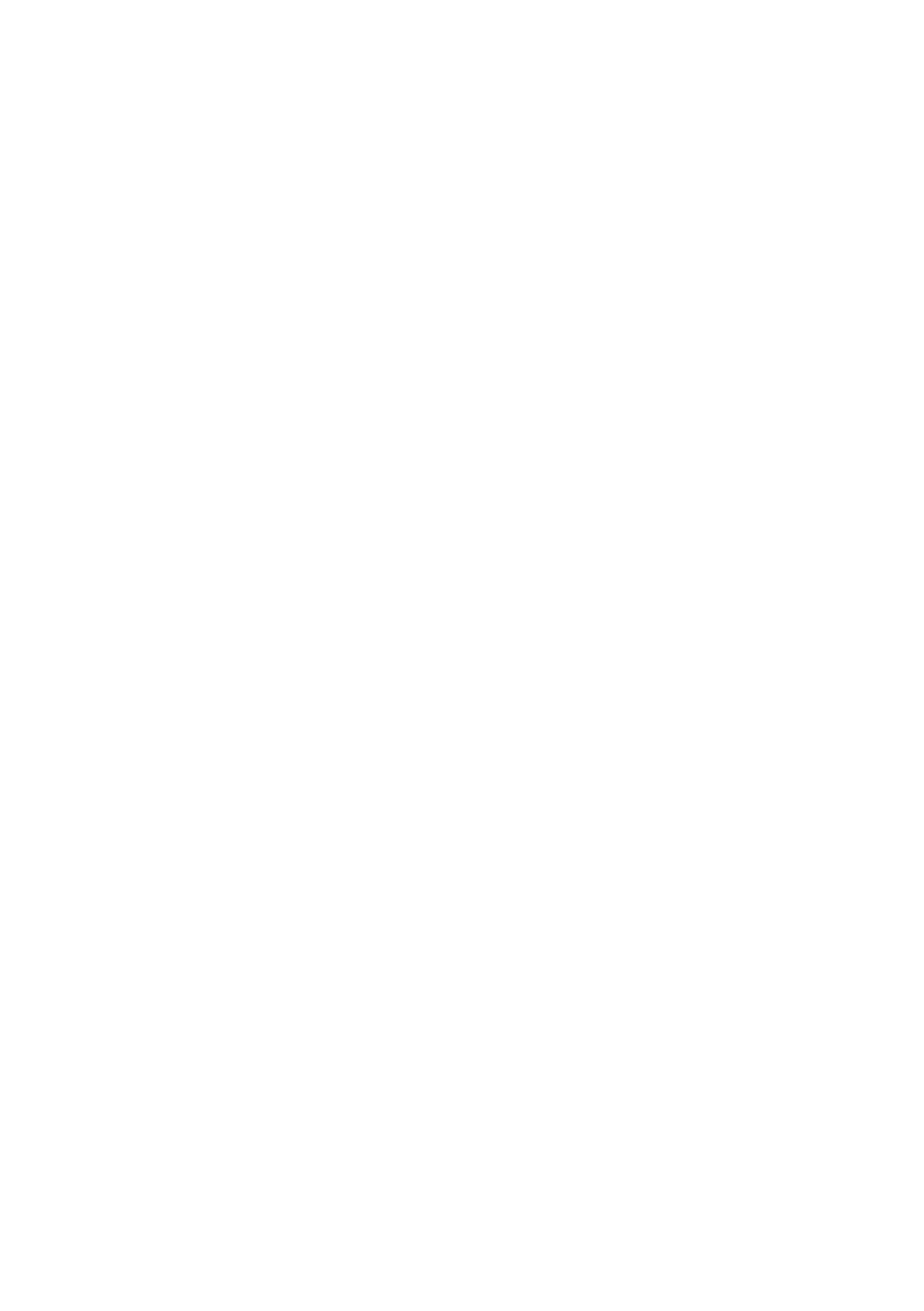# **Productivity of dairy animals in india**

There has been only modest improvement in the productivity of indigenous cows, crossbreds or buffaloes over the last two decades in India (Table 1). The average daily milk production data at 6.52 kg for crossbreds, 2.10 kg for indigenous cattle and 4.44 kg for buffaloes (NSSO, 2007) suggests that the productivity of these animals is far below their genetic potential. Added to this, the in-milk animals as a percentage of the total breedable population, is also very low, as noted by Basic Animal Husbandry Statistics (BAHS, 2010), which reported that at any one time an average of 46 percent of the total breedable population were dry. This is attributed in part to the deficiency of critical nutrients in the ration. Low productivity of animals with higher genetic potential can be primarily attributed to the imbalanced and inadequate feeding. According to Cunningham (2005), "genetics has created the potential, nutrition has failed to deliver that potential," irrespective of the type of system practiced.

In India, rice, wheat and maize yields per hectare of land have increased three to four fold between 1950 and 2010, mainly due to the adoption of improved agronomic practices. Egg production now ranges between 310–320 per annum per bird. Similarly, feed conversion efficiency in broilers is also at par with developed nations and Indian poultry farmers are now more conscious of the need to increase profits by cutting costs and improving productivity. Balancing of nutrients in poultry rations along with improved mineral supplementation has led to this improved productivity. However, the performance of ruminant livestock remains poor when compared with that being achieved in the developed world.

Imbalanced feeding leads to excess feeding of some nutrients whilst others remain deficient (Photo 1). This not only reduces milk production and increases costs per kg milk, but also affects various physiological functions including long term animal health, fertility and productivity. To ensure improved productivity it is necessary to augment and secure feed resources through short and long term planning. It is also essential that milk producers feed their animals the nutrients in amounts that match the physiological needs and objective of keeping the animal. Where possible locally available feeds should be used. Since many smallholder farmers do not have the necessary skills and knowledge to prepare balanced rations, this can be achieved through providing ration balancing advisory services direct to the farmer through village based trained local resource persons.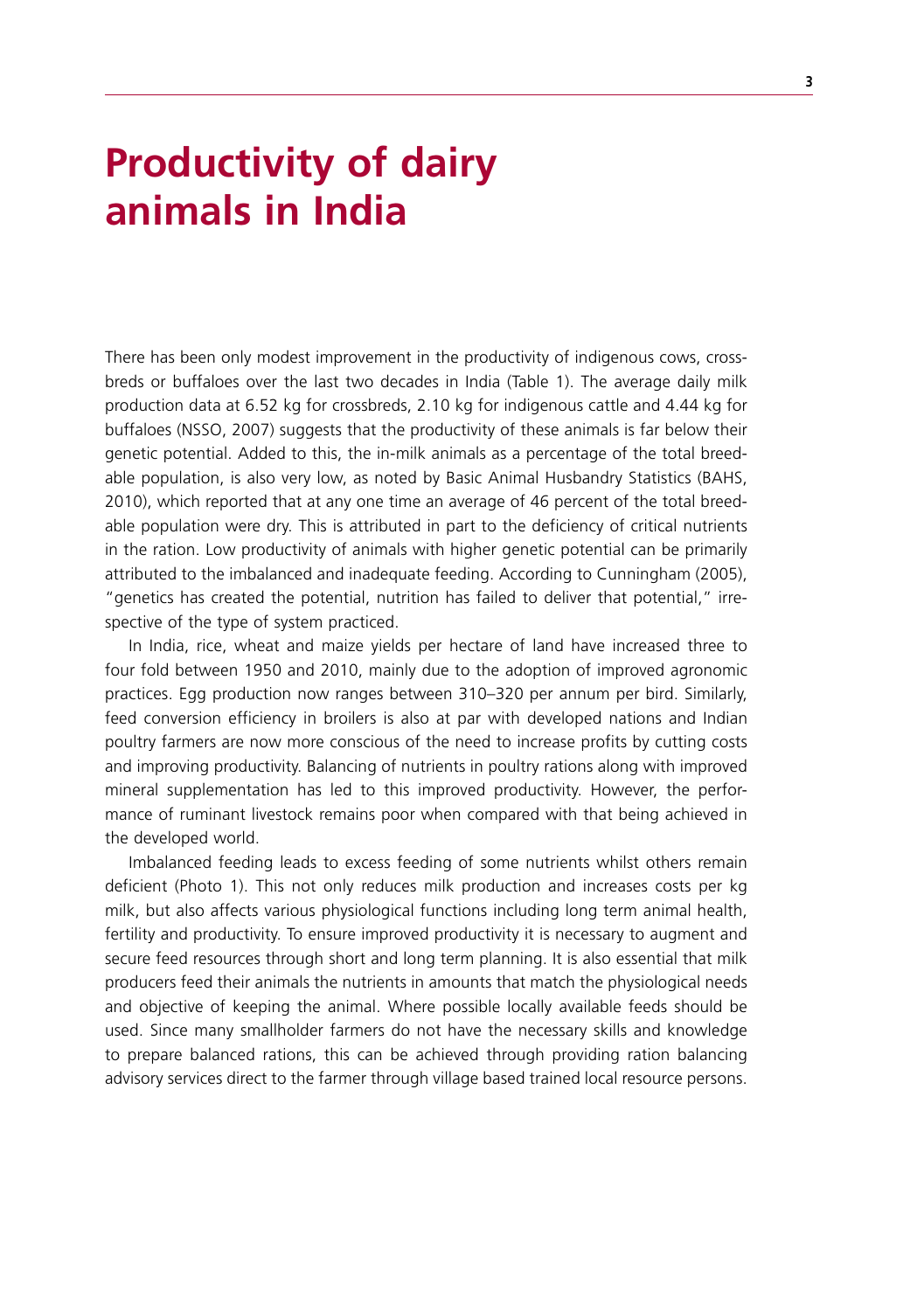#### TABLE 1

**In-milk animals as percent of the total breedable population and average productivity over the years in India**

|                                                                    | 1987*           | 1992*  | 1997*  | 2003*  | 2007*  |  |
|--------------------------------------------------------------------|-----------------|--------|--------|--------|--------|--|
| <b>BREEDABLE ANIMALS</b>                                           | (millions)      |        |        |        |        |  |
| Indigenous cows                                                    | 62.03           | 62.49  | 64.45  | 60.15  | 59.23  |  |
| Crossbred cows                                                     | 6.03            | 6.41   | 10.67  | 14.06  | 15.55  |  |
| <b>Buffaloes</b>                                                   | 42.35           | 47.07  | 52.60  | 57.87  | 59.23  |  |
| <b>Total</b>                                                       | 110.41          | 115.97 | 127.72 | 132.08 | 131.09 |  |
| <b>IN-MILK ANIMALS</b>                                             | (millions)      |        |        |        |        |  |
| Indigenous cows                                                    | 26.11           | 26.19  | 27.38  | 27.63  | 28.25  |  |
| Crossbred cows                                                     | 3.29            | 3.39   | 5.96   | 8.17   | 9.46   |  |
| <b>Buffaloes</b>                                                   | 22.61           | 25.19  | 28.41  | 33.32  | 33.16  |  |
| <b>Total</b>                                                       | 52.01           | 54.77  | 61.75  | 69.12  | 70.87  |  |
|                                                                    |                 |        | (% )   |        |        |  |
| <b>IN-MILK ANIMALS OF THE TOTAL</b><br><b>BREEDABLE POPULATION</b> | 47.1            | 47.2   | 48.4   | 52.0   | 54.0   |  |
| MILK PRODUCTION (average)**                                        | (kg/animal/day) |        |        |        |        |  |
| Indigenous cows                                                    | 1.73            | 1.76   | 1.83   | 1.92   | 2.10   |  |
| Crossbred cows                                                     | 5.04            | 5.65   | 6.36   | 6.53   | 6.52   |  |
| <b>Buffaloes</b>                                                   | 3.29            | 3.57   | 3.83   | 4.24   | 4.44   |  |

*Source:* \*Indian Livestock Census, 1987, 1992, 1997, 2003 & 2007

\*\*Reports of the Technical Committee of Direction for Improvement of Animal Husbandry and Dairying Statistics, 1990 & Basic Animal Husbandry Statistics (BAHS), 1987–2008.



**Photo 1** *Animals fed on imbalanced ration*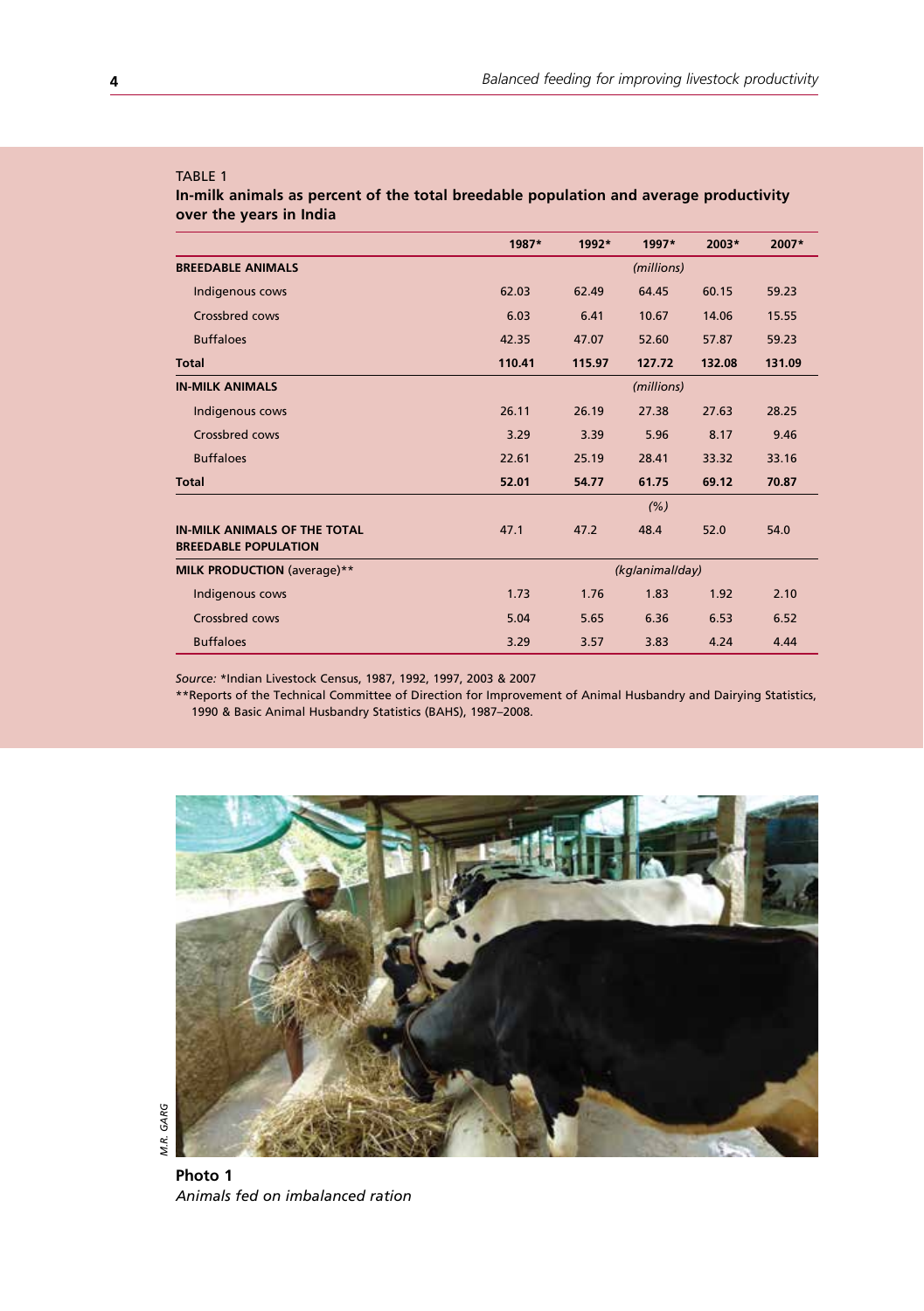# **A balanced ration and ration balancing programme**

A balanced ration should provide protein, energy, minerals and vitamins from dry fodders, green fodders, concentrates, mineral supplements etc., in appropriate quantities to enable the animal to perform optimally and remain healthy.

Imbalanced feeding results in:

- Low milk production, poor growth and reproduction
- Milk production of animals lower than their genetic potential
- Shorter lactation length and longer calving intervals
- Animals more prone to metabolic disorders such as milk fever and ketosis
- Slow growth in young animals and delayed age at first calving
- Shorter productive life
- Excessive amounts of pollutants released into the environment
- • Lower profit to farmers

Based on our experience, it is evident that milk producers could be advised to balance the ration of their animals using locally available feed resources with the help of software developed by NDDB (Photo 2), using desktops, laptops or Personal Digital Assistants.



**Photo 2** *Personal Digital Assistants loaded with the ration balancing software*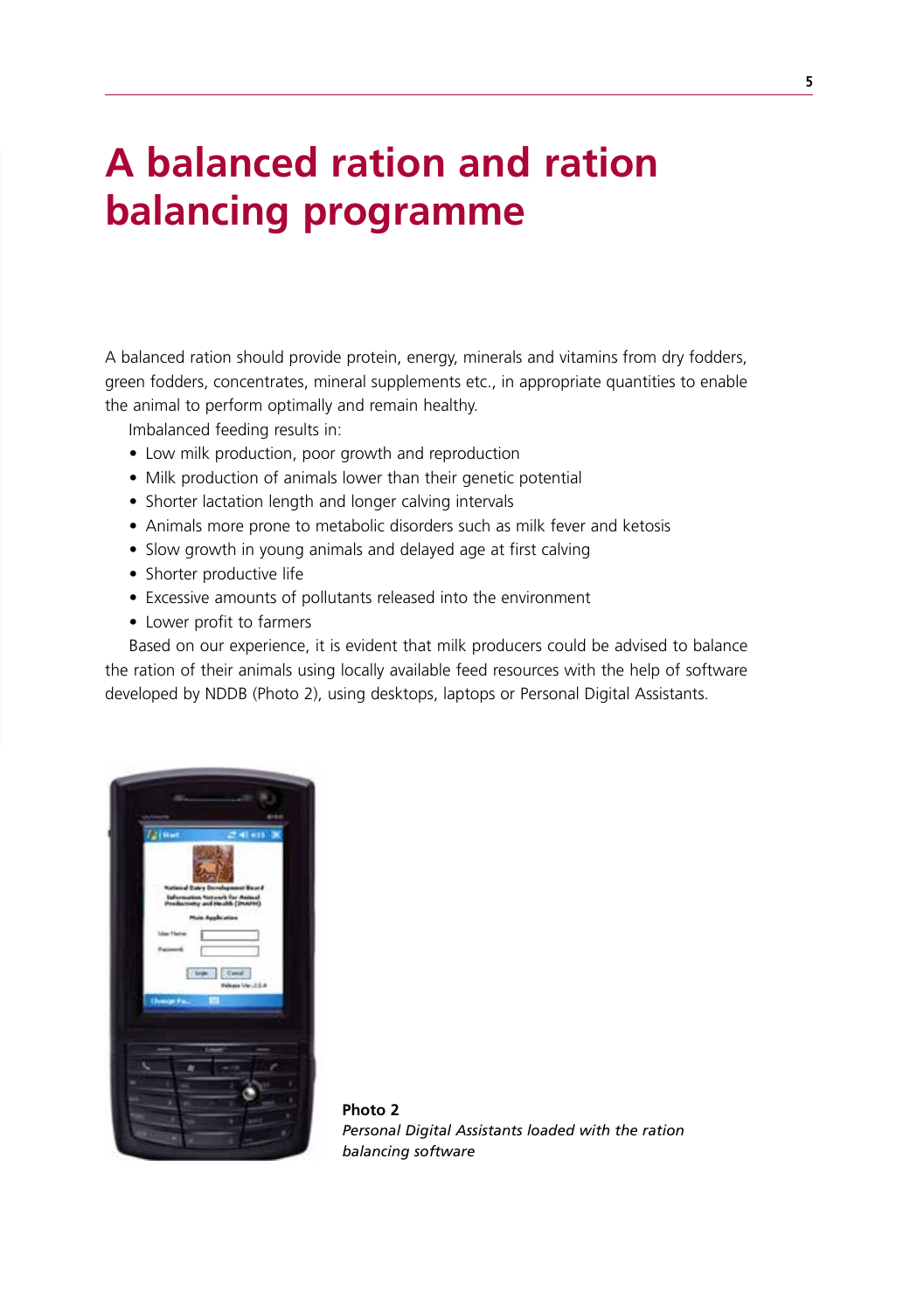The programme comprises a feed data library and various 'Nutrition masters'. To create the feed data library, a wide range of feed ingredients including green and dry fodders, tree leaves, grains, oil cakes, agro-industrial by-products etc. were collected from different agro-ecological zones of the country and analyzed for chemical composition and nutritive value. Simultaneously, existing national and international feeding standards for nutrient requirement of growing, lactating and pregnant animals were used to create a range of 'Nutrition masters' containing nutrient requirements for various physiological stages: growth, lactation and reproduction, etc. Nutrition masters contain information on dry matter requirements, concentrate to forage ratios, and requirements for maintenance, growth, milk production and pregnancy for both cattle and buffaloes. Examples of 'Nutrient masters' are given in Tables 2–4.

Dry matter (DM) intake of the animal is very important for feed formulation. The programme sets the DM intake range depending upon the profile of the animal. Criteria used by the software to decide the range of DM intake is given in Table 3.

Concentrates and forages contribute to the dry matter in a ration. The ratio of these two is very important, as high levels of will lower ruminal pH, resulting in a depression in milk fat and predisposing the animal to some metabolic disorders. In tropical countries dairy animals

#### TARI F 2

#### **Nutrition master for nutrient requirement**

| <b>Type of ration</b>   | <b>Nutrient requirements</b>                                                                                                                                                                                                                                 |
|-------------------------|--------------------------------------------------------------------------------------------------------------------------------------------------------------------------------------------------------------------------------------------------------------|
| Maintenance ration      | Every animal needs a maintenance ration depending upon its type <sup>1</sup> , class <sup>2</sup><br>and body weight.                                                                                                                                        |
| Milk production ration  | Lactating animals need extra feed, above maintenance depending upon<br>the quantity of milk they produce and the percentage of fat in the milk.                                                                                                              |
| Growth ration           | Growth requires an extra 20 percent of the maintenance ration, if<br>the animal is 3 years old or less. If over 3 years and under 4 years, 10<br>percent extra is needed but for an adult animal over four years of age a<br>maintenance diet is sufficient. |
| <b>Pregnancy ration</b> | An animal is eligible for extra feed in the last 2 months of pregnancy.<br>The quantity will depend on the feed available and type, class and body<br>weight of the animal.                                                                                  |

<sup>1</sup> Type: cow or buffalo

<sup>2</sup> Class: heifer or adult; Breed: Gir, Kankrej, Crossbred, Murrah, Jaffarabadi, Mehsani; sex: male or female; lactation status: dry or lactating

#### TABLE 3 **Nutrition master for dry matter intake**

| <b>Type</b>  | <b>Milking</b> | <b>Months after calving</b> | Dry matter range in kg as<br>percent of body weight<br>in kg |
|--------------|----------------|-----------------------------|--------------------------------------------------------------|
| Cow/ Buffalo | <b>No</b>      | -                           | $2.0 - 3.0$                                                  |
| Cow/ Buffalo | Yes            | $\leq$ 2.0                  | $2.0 - 3.0$                                                  |
| Cow/ Buffalo | Yes            | $2.0 - 3.0$                 | $2.0 - 3.0$                                                  |
| Cow/ Buffalo | Yes            | $3.0 - 24.0$                | $2.0 - 3.5$                                                  |
|              |                |                             |                                                              |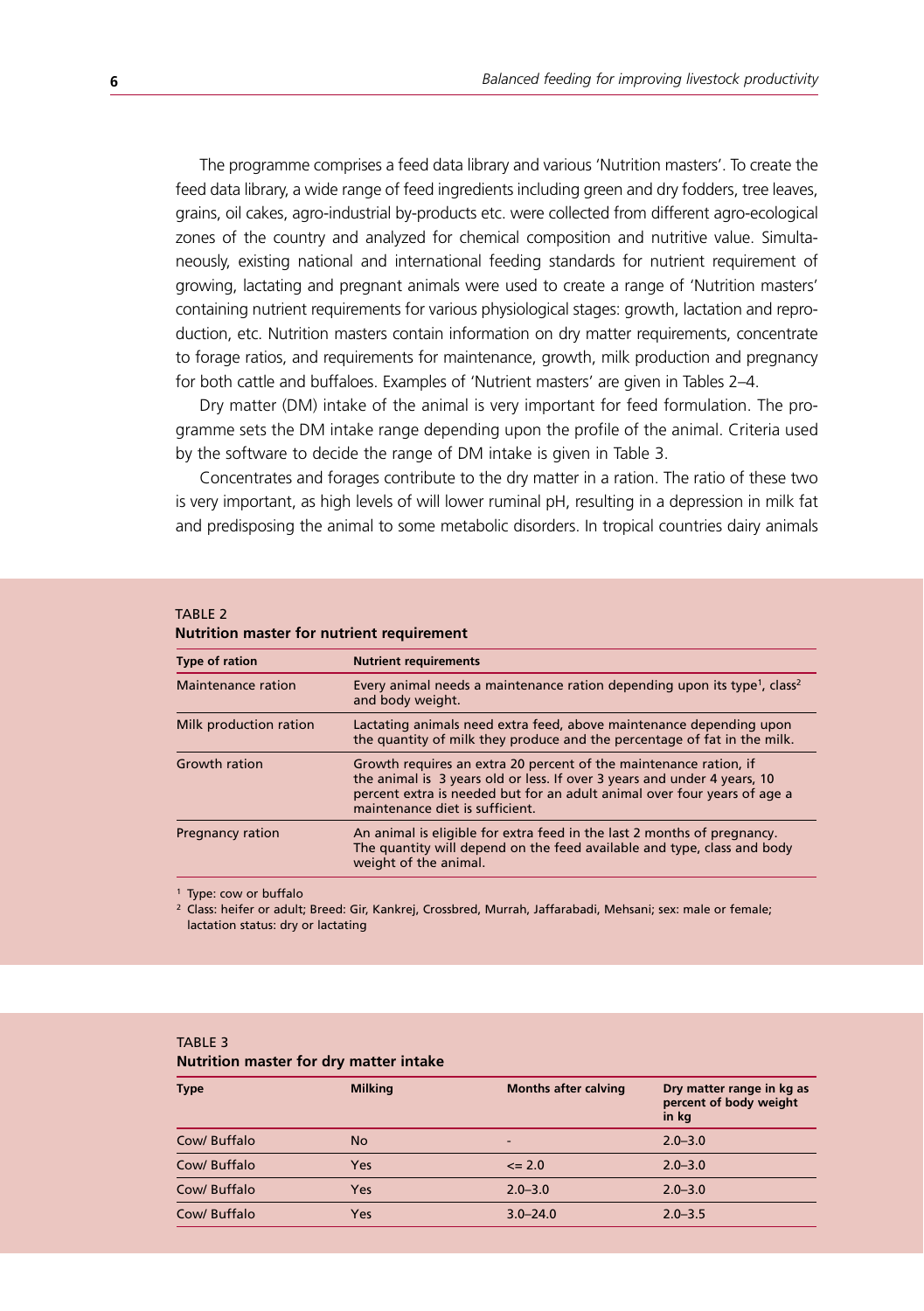| <b>Type</b>  | <b>Milking</b> | Milk range (kg) | Percent concentrate dry<br>matter of the total dry<br>matter intake |
|--------------|----------------|-----------------|---------------------------------------------------------------------|
| Cow/ Buffalo | <b>No</b>      | -               | $<$ 30                                                              |
| Cow/ Buffalo | Yes            | $\leq$ 5.00     | < 40                                                                |
| Cow/ Buffalo | Yes            | $5.0 - 10.0$    | < 50                                                                |
| Cow/ Buffalo | Yes            | $10.0 - 15.0$   | < 60                                                                |
| Cow/ Buffalo | Yes            | $15.0 - 25.0$   | < 70                                                                |
|              |                |                 |                                                                     |

#### **TABLE 4 Nutrition master for concentrate to forage ratio in the ration**

are primarily fed on crop residue based diet with very little green fodder/hay/silage, which if available may only be for a limited time. These by-products have very low nutritive value and intake is limited. Thus, to meet the nutrient requirement of animals for body maintenance and milk production concentrate feed ingredients are necessary. However, the quality of concentrate feeds vary from region to region. In some regions, protein meals are the major source of concentrate, whereas, in other locations it could be cereal brans or other by-products. Because of this, diets are nutrient-rich for the expected level of production. Crop residues are also low in energy content, which also has to be supplied from concentrate feeds. Crop residues are also poor source of minerals. In addition, certain feeds contain anti-metabolites such as oxalates, silicates, phytates, gossypol etc. which further limit the bio-availability of minerals from the gastro-intestinal tract. In view of this, more focus has been given to mineral supplementation. Also, in the tropical countries energy content of basal feeds, which are primarily crop residues, is low. Most of the energy requirement is met from the concentrate feeds which are over-fed in some situations, at the cost of mineral supplement. The ratio of concentrate and forage in the diet corresponding to different milk yields is given in Table 4.

Animals fed on concentrate-rich diets (> 60%), may go off-feed due to ruminal acidosis. A low pH is detrimental to the rumen fibre digesting bacteria which may cause a depression in fat content in the milk. It can also affect the animal's health status. In such cases, use of a buffer is recommended comprising sodium bi-carbonate and magnesium oxide (3:1) to be fed @ 50–75 g per animal per day. Alternatively it is possible to introduce some longer physical fibre into the ration (e.g. paddy straw) to promote rumination and saliva production. Buffers, either provided in the ration or produced by the cow resist a change in rumen pH by neutralizing the acids that are produced by fermentation and metabolism. Supplementing buffers help in maintaining rumen pH, reducing incidences of rumen acidosis and maintaining the fat content of the milk.

NDDB, with the help of a software company, developed an Information Network for Animal Productivity and Health (INAPH). It is a windows based internet linked application to assess the prevailing nutrient status of animals against the requirements and to determine a least cost ration with the available feed resources, including minerals. The software is compatible with computers, laptops and net books. The application can also be used on Personal Digital Assistants for areas devoid of internet connectivity. Data flow in Information Network for Animal Productivity and Health is depicted in Photo 3.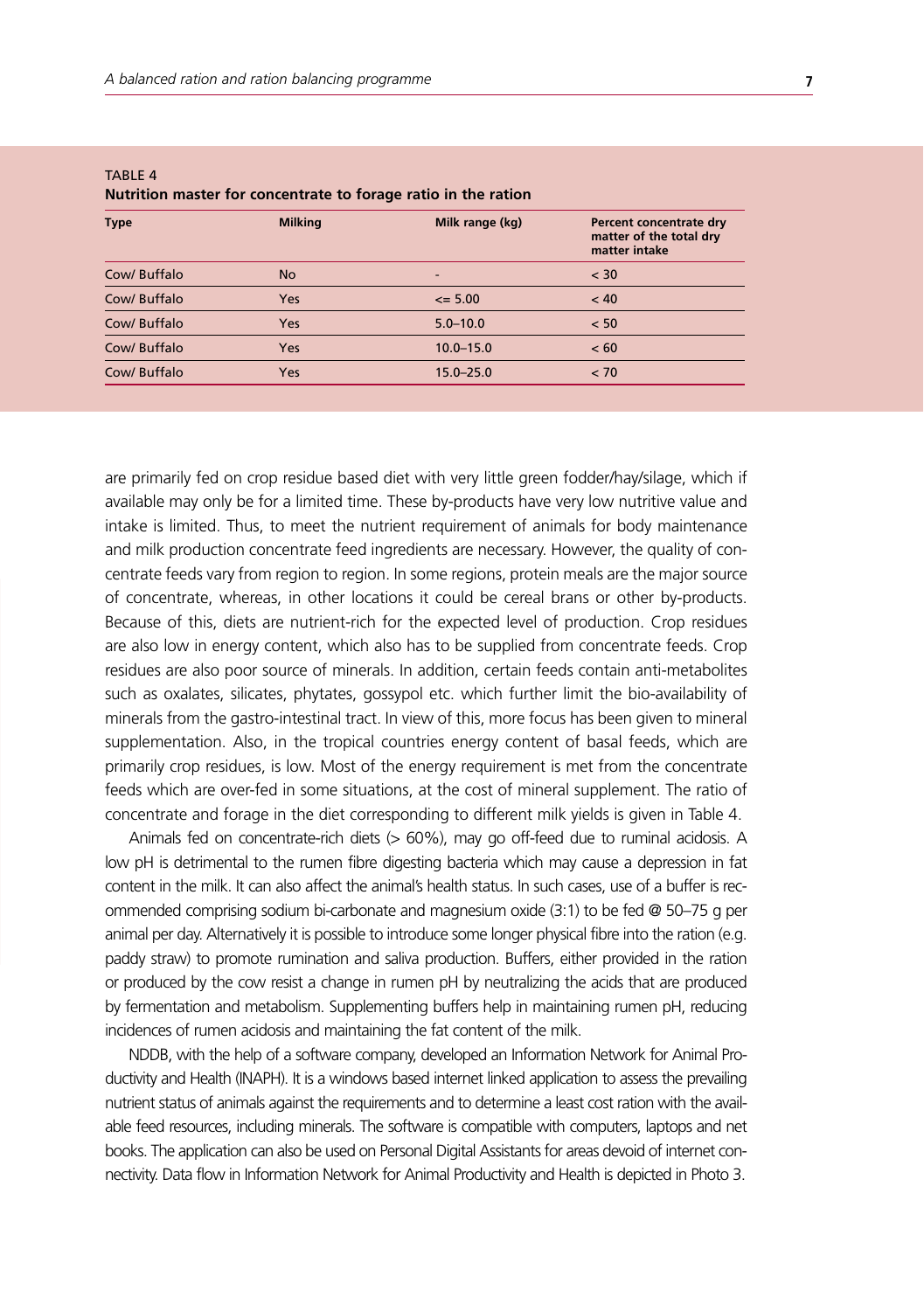Ration balancing programme involves following steps:

*Registration of animals.* Farmers are selected based on their willingness for implementing the ration balancing programme. Animals yielding 5 litres and higher milk per day identified for the ration balancing programme are first ear tagged with a unique 12 digit number. Details of the animal, e.g. species, breed, age, milking status (lactating/dry), number of calvings, last calving date and pregnancy status are captured. Along with the animal's details, the owner's profile, e.g. name, father's name, age, village, village institution, tehsil (block), district and state are also noted. After completing all the information, the animal is registered on the server. Animal registration is a once-only activity.

*Assessing nutrient status of animals.* After registration, the animal's daily feed intake, daily milk yield and milk fat percent are recorded. In addition, the animal's body weight is also recorded. Based on milk yield, milk fat percent, body weight and the pregnancy status, the animal's nutrient requirement is computed by the software. Considering the prevailing feeding practices (feed intake), consumption of nutrients, e.g. energy (TDN; total digestible nutrients), protein, calcium and phosphorus is assessed. This information helps in understanding the deficiencies/ excesses of various nutrients in the ration and the cost of milk production per kg of milk.

*Formulating least cost rations using locally available resources.* Based on the chemical composition of available feed resources (a pre-requisite to this is the preparation of inventories of feed resources that are used in a region) and in accordance with the nutrient requirement of the animal, the software computes the least cost ration within the given constraints. These constraints could include non-availability or limited availability of green fodder and/or compound cattle feed, affordability of milk producers to purchase specific feed ingredients from the market, roughage to concentrate ratio, stage of lactation and type of feed offered etc. The least cost ration, with suggested feed ingredients in proportions as indicated by the software, is designed to reduce the costs of feeding and/or increase milk production.



**Photo 3**

*Data flow in Information Network for Animal Productivity and Health (INAPH)*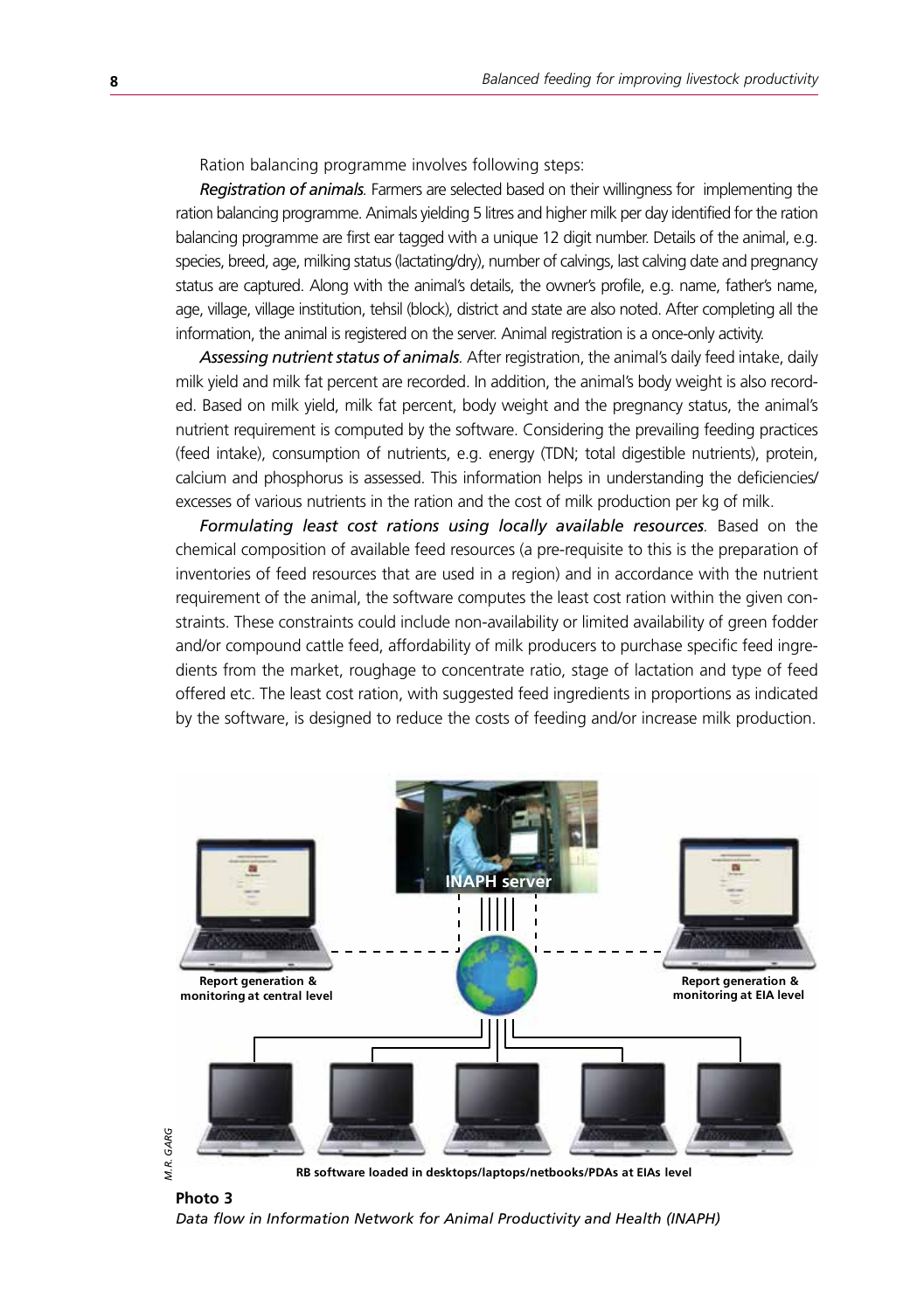# **Implementation of the ration balancing programme**

NDDB has initiated multi-state implementation of the ration balancing programme on a large scale across the country through various implementing agencies with adequate infrastructure and manpower. The End Implementing Agencies (EIAs) could be dairy cooperatives, service providing organizations, state animal husbandry departments, producer companies and Non-Government Organizations (NGOs). NDDB imparts training to the identified technical officers and trainers of implementing agencies on the latest concepts of animal nutrition and the ration balancing programme software.

During the orientation of Chairmen and Secretaries of Dairy Cooperative Societies to the ration balancing programme, the process of selection of a local resource person is also discussed. The Management Committee of Dairy Cooperative Societies passes a resolution related to: 1) willingness of Dairy Cooperative Societies to participate in the ration balancing programme; 2) selection of the local resource person and sending him/her for the ration balancing programme training; and 3) starting the advisory services. Dairy Cooperative Societies notify the vacancy of the local resource person, giving details of minimum qualification and other eligibility criteria. One local resource person is expected to cover about 60 families in a village. Prospective candidates submit the completed application form to Dairy Cooperative Societies. The Management Committee of Dairy Cooperative Societies shortlists and recommend candidates based on the selection criteria to the Technical Officer. The Technical Officer from the End Implementing Agency then arranges a simple written test and oral interview of all shortlisted candidates and selects one potential local resource person for the village. After selection of the local resource person, Dairy Cooperative Society executes a contract with the successful candidate, describing the terms and conditions, valid for a period of 3 years. Identified local resource persons from various Dairy Cooperative Societies are trained in batch sizes of 10–15 participants. The training is provided by the trainers of the End Implementing Agency. The duration of the local resource person training is two weeks, one week of theoretical training and one week of in-field training. In the theory training, basic aspects of animal feeding and software handling are covered in the local language. In the field training, local resource persons are shown actual formulation of balanced rations on farm, using locally available feed resources.

Technical Officers and trainers identify potential villages and village based local resource persons who are well versed with dairy husbandry practices, to implement the programme on farm. The training elements covered in each of these aspects are given below.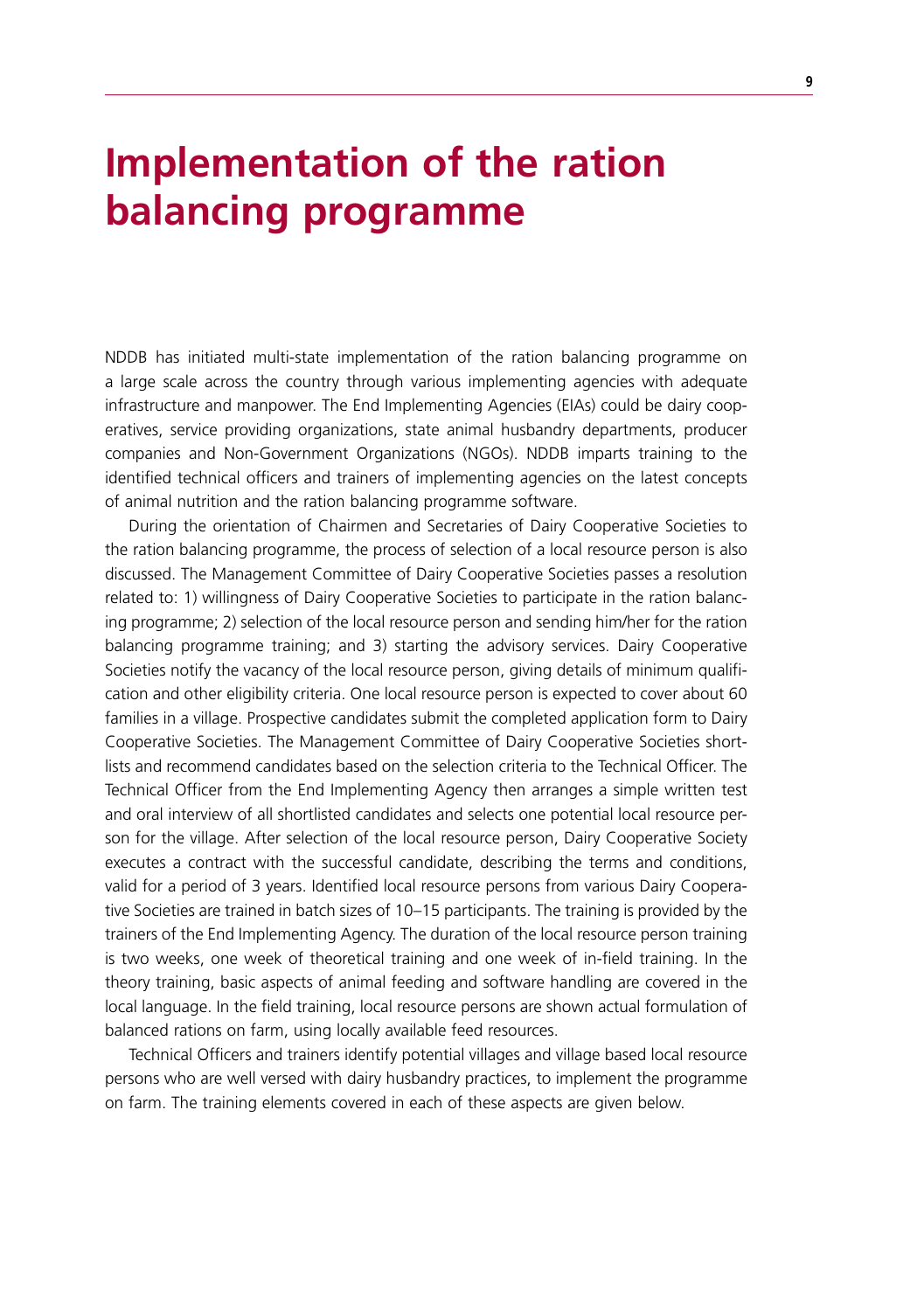#### **Theoretical training**

#### **Animal feeding**

- Basic aspects of animal nutrition
- Chemical composition of commonly available feeds and fodder
- Photographs of feeds and fodder, their local name and English name
- Nutrient requirement of different categories of dairy animals
- Introduction of the ration balancing programme and advantages of feeding a balanced ration
- Showing a documentary on the ration balancing programme in appropriate local language
- Different aspects of feeding and management of animals, including de-worming
- Significance of area-specific mineral mixtures in improving animal productivity
- Showing a documentary on importance of feeding minerals to dairy animals
- The importance of rumen function as the prime driver of milk production
- Importance of bypass protein and bypass fat supplements for increasing milk production
- Different types of feeds for different categories of animals, including milk replacer and calf starter for young calves
- Importance of green fodder for dairy animals
- Different constraints in feeding of concentrates and roughages.

Theoretical training starts with an explanation of the digestive system of ruminants and how ruminant animals are different from non-ruminants. Diagrammes of the digestive system of ruminants in power-point slides as well as video clips on the digestion and absorption of different nutrients is also shown during the training. The session on animal feeding includes name, identification, class of feed, major sources of nutrients, i.e. energy and protein, dry matter content, palatability, digestibility, intake etc. for each concentrate feed ingredient, and dry and green roughages commonly fed to animals. The intake of different feeds and fodder from concentrates and roughages is also explained in the theoretical session on formulation of least cost balanced ration. Towards the end, a video in the regional language is shown covering various aspects of the programme, including its implementation.

#### **Software handling**

- Demonstration of the ration balancing programme software
- Start and shutdown of the personal digital assistants/Notebooks/Netbooks or any hand held device to avoid loss of data;
- Use of the software through the Internet;
- Downloading of the software and location of the software on hand held devices, and handling of different functions of the ration balancing programme software;
- Different screens for the ration balancing programme software and their utility, including animal registration with examples and actual screen snapshots;
- Selection of different ingredients from the software data library;
- Entering of different constraints for dry fodder, green fodder and concentrate feed ingredients;
- Location of output file, i.e. of least cost ration formulation;
- Synchronization of data from hand held device to the central server;
- Frequently encountered problems and their solutions.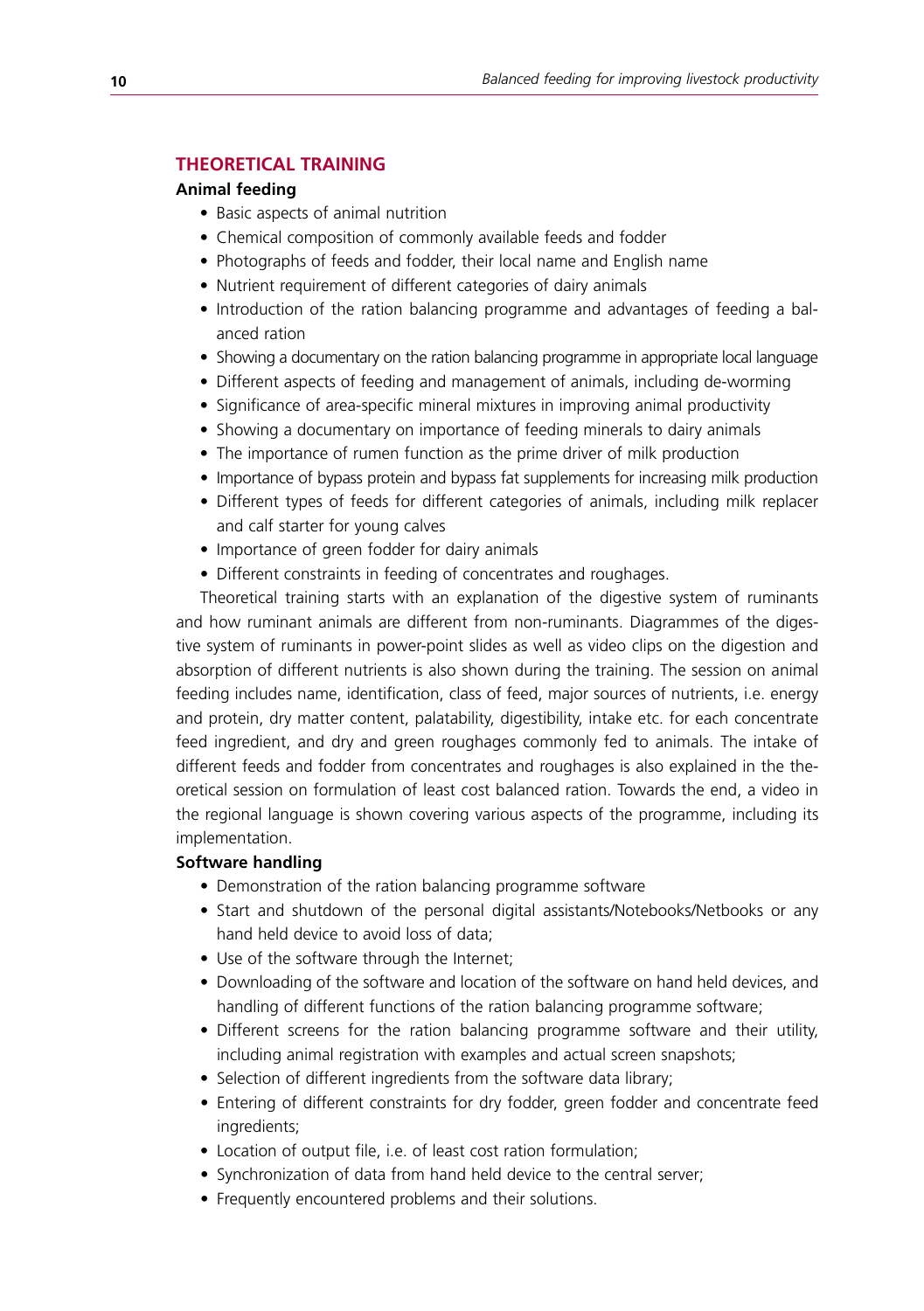#### **FIFID TRAINING**

#### **Field demonstrations**

- Selection of animals for the ration balancing programme and demonstration of ration balancing on farm;
- Animal handling under field conditions;
- Demonstration of ear tagging and precautions to be taken;
- Measurement of body weight (Photo 4), and weighing of feeds and fodder;
- Measurement of milk production and collection of milk sample for fat analysis:
- Discussions on the difficulties faced during implementation of the ration balancing programme in the field and likely solutions;
- Discussions with the milk producers of the availability of feed resources and mineral mixtures;
- Explanation on how to feed a least cost ration regularly and follow up activities with milk producers, records keeping in the specific formats;
- Collection of feedback from milk producers:
- Synchronization of data to the central server and likely difficulties faced under the field conditions and their solutions.

Technical Officers and local resource persons conduct village level meeting in the local language to discuss with the farmers the importance of the programme and identify suitable beneficiaries. Local resource persons visit every farmer to select animals and ear tag



**Photo 4** *Local resource person measuring heart girth of ear-tagged animals under the ration balancing programme*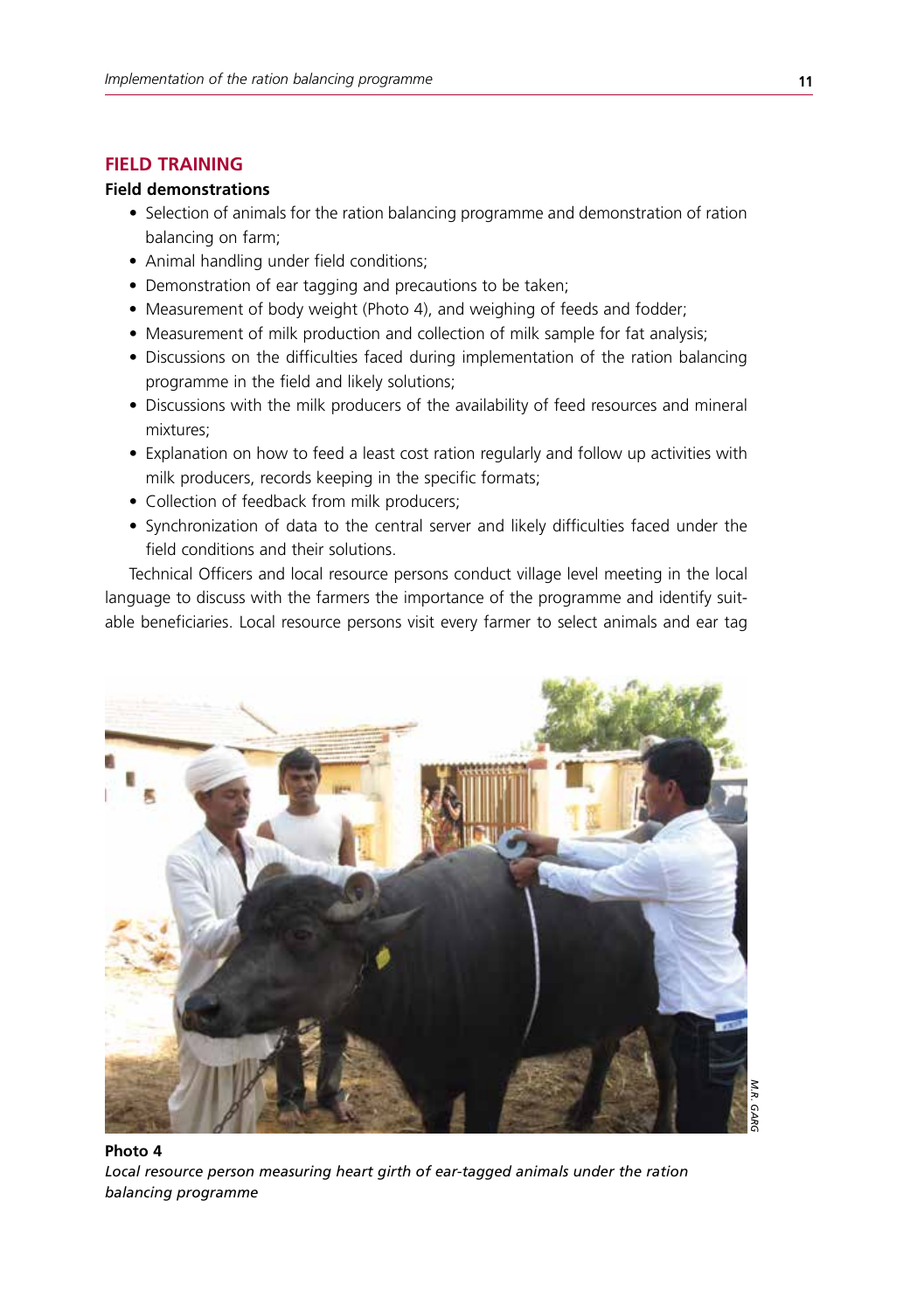them for data recording. They also collect milk samples for analysis of milk fat, measure daily milk yield, weigh feed ingredients fed, record animal profile and current feeding details to formulate a balanced ration by readjusting the available feed resources at least possible cost. The formulated balanced ration is provided to the farmers in a prescribed format in the local language. The local resource persons revisit the farmers after 3 to 4 weeks or whenever there is change in feed ingredients and re-formulation of a balanced ration is required. They ensure that the farmers feed the balanced ration to their animals. All the data synchronised by the local resource persons are stored on a central server. Data synchronization is the process of establishing consistency among data from a source to a target data storage and vice versa and the continuous harmonization of the data over time. This helps to assess nutrient status, cost of milk production, lactation length and lactation yield of different categories of animals. The aspects covered are:

- Animal-wise and village-wise ration balancing programme impact report;
- Animal-wise details of recommended balanced ration;
- Report on nutrient status of different categories of animals during different phases of lactation;
- Report on cost of milk production amongst different breeds, species, seasons and regions, among others; and
- Report on lactation length and milk yield during the entire lactation by indigenous cows, crossbred cows and buffaloes.

The information generated through the above reports helps in making operational decisions for enhancing the efficiency of dairy farming in a location or a region. Also the information generated could be used for policy and guideline formulation for sustainable development of the dairy industry in the region.

Along with the ration balancing advisory services, the local resource persons also educate the milk producers about the best practices of animal rearing and feeding practices. The technical officers and the supervisory staff regularly monitor the progress of the programme and the work carried out by the local resource persons. The features that are monitored and the tools used for monitoring these aspects are:

#### Features

- Regularity of field visits by the local resource persons
- Correct recording of data on farm
- Availability of mineral mixtures
- Minimum of 10 percent of the ration balancing advice given by the local resource persons to be cross-checked for their accuracy
- Level of farmer adoption of the advice given by the local resource persons
- Comparison of performance of each local resource person with that of others in the same locality

Tools

- INAPH-Management Information System (MIS) report
- Field visits
- • Completed formats on ration balancing advice
- Farmers feedback
- Generation of periodic reports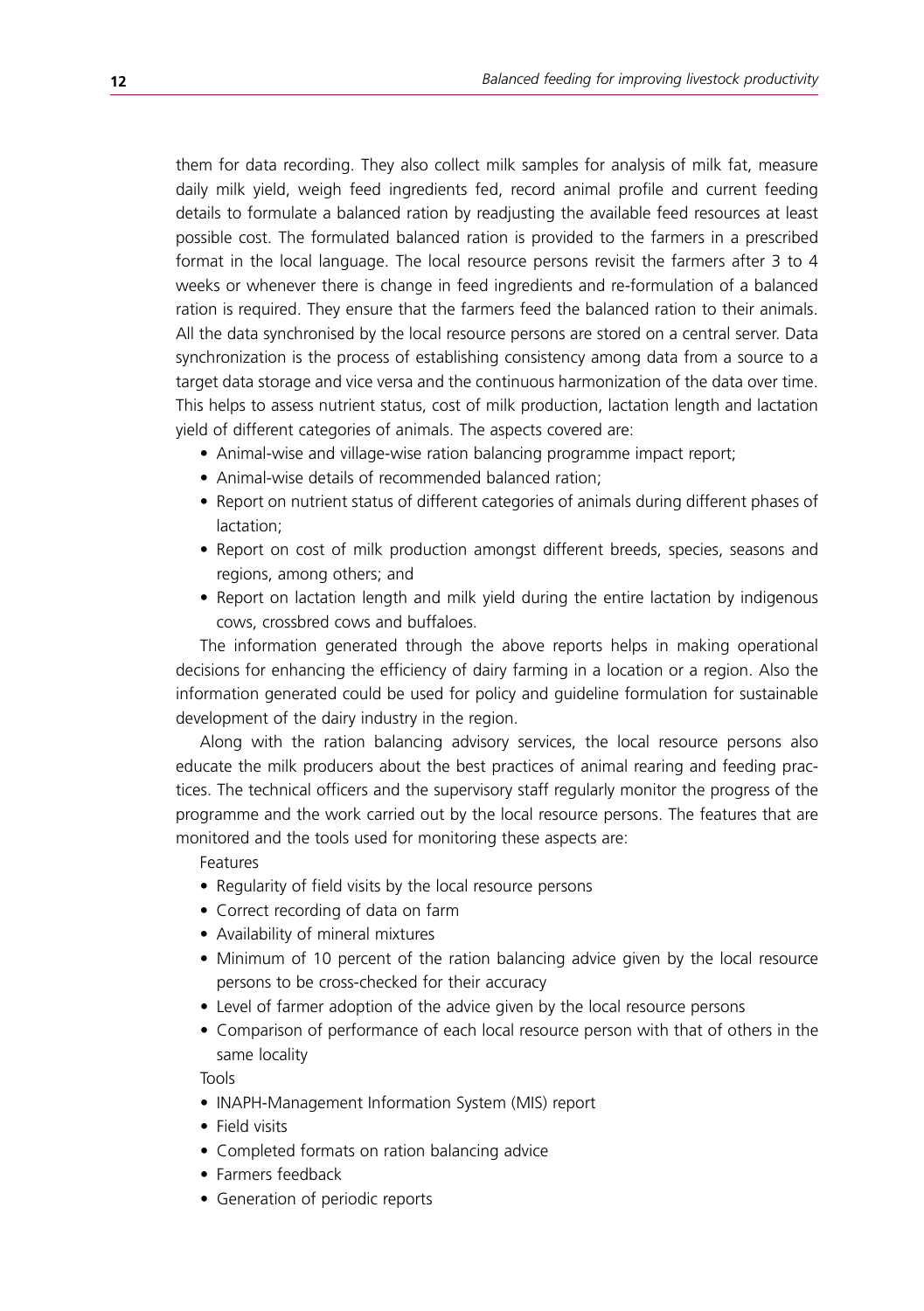

**Photo 5** *An officer explaining the concept of balanced feeding to milk producers*

The local resource persons are paid Rs. 1 500 per month for the first year and Rs. 750 per month for the second year (US\$  $1 = ca$  Rs. 52) and thereafter they become self-sustainable as they get commission from the sale of feed and feed supplements to the milk producers/farmers. If one local resource person covers 75 lactating animals in a village then he would need to sell more than 200 kg of mineral mixture per month. Given commission @ Rs 10 per kg, he should be able to earn more than Rs 2000 per month from the sale of mineral mixture alone. In addition, he can also sell de-wormer feed pellets, bypass protein/fat supplement, fodder seeds etc. and get additional income. Under the National Dairy Plan-I, it is envisaged to implement the ration balancing advisory services in about 40 000 villages spread over 14 major milk producing states, covering about 2.7 million lactating animals by 2016–17.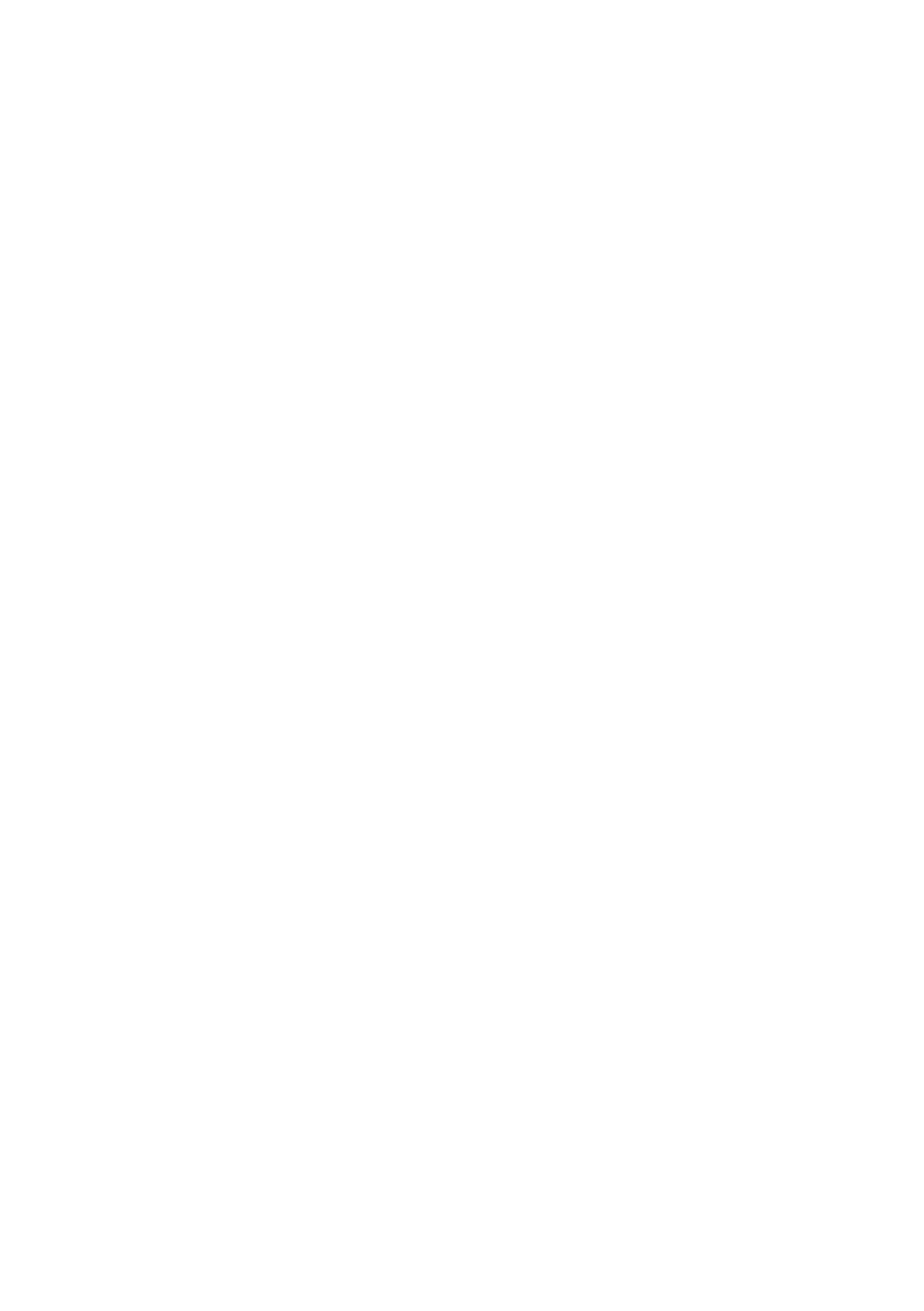# **Impact of feeding balanced rations**

#### **increase in milk production and net daily income**

The ration balancing programme has been pilot tested under field conditions in different states. So far, about 11 500 animals have been covered by the advisory services. The cost of milk production has been reduced by between Rs. 0.25 to 2.00 per kg with average daily milk yield per cow increased by 0.2 to 1.0 kg and milk fat content increased by 0.2 to 0.6 percent units. Solids-not-fat (SNF) percentage also increased in milk when cows were fed a balanced ration. Increases in net daily income ranged between Rs. 8 to 26 per animal per day. Through the ration balancing advisory services it has been possible to increase milk yield and reduce the cost of milk production (Table 5).

As shown in Table 5 animals fed a balanced ration showed improvements in daily milk production of 0.58 kg, in fat of 0.50 percent units and a reduction in daily feeding cost of Rs. 1.98 per kg milk. On average, there was increase in net daily income per animal of about Rs. 26 in cows and buffaloes yielding 8–9 kg milk, which translated into an increase in net daily income per animal of about 10%.

Currently, the ration balancing programme is being implemented in Banaskantha district of Northern Gujarat. About 3,100 lactating cows and buffaloes have been involved so far under the programme in 50 villages with the help of the local resource persons. Animals fed on balanced rations showed improvements in daily milk production of between 0.25–1.50 kg, in fat of 0.15–0.60 percent units and reduction in daily feeding cost of Rs. 0.95–1.65 per kg milk. On average, there was an increase in net daily income per animal of Rs. 16–24, in animals yielding 7–10 kg milk.

The size of response in milk production as a result of ration balancing advisory activities mainly depends on type of animal, breed, stage of lactation and farmer compliance. Breeds

TARIF<sub>5</sub>

**Effect of implementation of the ration balancing programme (RBP) on milk yield, milk fat and feeding cost in cows and buffaloes**

| <b>Parameter</b>                     | <b>Before RBP</b>       | After RBP (average of 4 months) |
|--------------------------------------|-------------------------|---------------------------------|
| Milk yield (kg/day)                  | $8.25^{\circ} \pm 0.04$ | $8.83^{b} \pm 0.04$             |
| Milk fat $(\%)$                      | $5.79^{\circ} \pm 0.03$ | $6.29^b \pm 0.03$               |
| Feeding cost per kg milk yield (Rs.) | $9.4^{\rm b} \pm 0.04$  | $7.47^{\circ} \pm 0.04$         |
|                                      |                         |                                 |

*n* = 2536

a,b Means with different superscripts in a row differ significantly (Garg, Biradar and Kannan, 2009).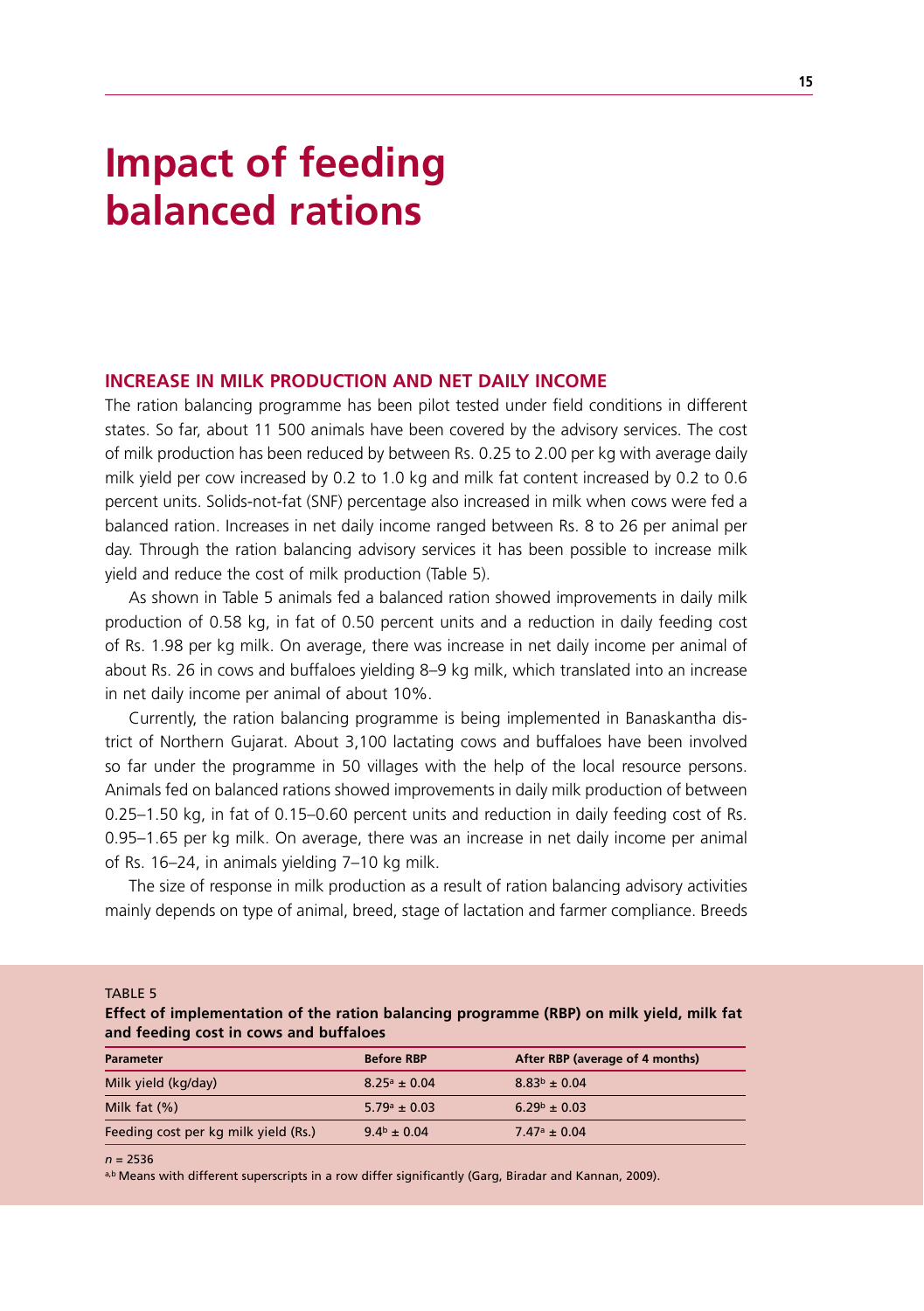with higher genetic potential are expected to respond better, in terms of increases in daily milk yield, to ration balancing. Similarly, responses in milk production are dependent on stage of lactation – animals in early lactation responding better than those in mid and late lactations. Other contributory issues are genetic potential and management, including cleaning of animals (important in tropical climate), adequate provision of fresh drinking water, parasitic load, presence of mastitis, among others. Subsequently, `challenge feeding' could also be tried to assess whether or not it is possible to increase milk production of animals in accordance with the genetic potential. The `challenge feeding' would be by giving an additional allowance of a balanced ration for a kg of milk. At this initial stage of the ration balancing programme it is not being attempted because the village based resource person may not able to handle all such issues without adequate experience and training. Another most important consideration is to ensure that the milk producers do not get disinterested at the initial stage of implementing of the ration balancing programme, which could happen if they do not see the benefits in proportion to their expenditure. This could occur while executing the `challenge feeding' once the benefits of the ration balancing programme are demonstrated to milk producers using their milking animals, then the ration balancing for growing calves and dry pregnant animals, and the `challenge feeding' would also be taken up.

#### **increase in milk production efficiency**

Milk yield and milk fat content significantly ( $P < 0.05$ ) increased by 0.68 kg/day and 0.55 percent units in cows and 0.19 kg/day and 0.34 percent units in buffaloes, respectively, in the Northern region of India. In the Southern and Central regions of India, milk yield increased by 0.42 kg/day and 0.46 kg/day respectively in cows (*P* <0.05) after ration balancing. Milk production efficiency (kg Fat Corrected Milk yield/kg dry matter intake) of cows  $(n = 540)$  before and after ration balancing was 0.58 and 0.78 kg/kg respectively for cows. For buffaloes (n = 1025) these values were 0.53 and 0.66 kg/kg (Table 6). It was observed that more than 75 percent lactating animals were fed excess protein and energy, but the rations were deficient in minerals. When the rations of these animals were balanced, levels of protein and energy rich feed ingredients were restricted and the minerals were added to

| Effect of the ration balancing programme (RBP) on milk production efficiency |                                           |                   |                                                |                   |  |  |
|------------------------------------------------------------------------------|-------------------------------------------|-------------------|------------------------------------------------|-------------------|--|--|
| <b>Parameter</b>                                                             | Cow ( $n = 540$ )<br>Before RBP After RBP |                   | Buffalo ( $n = 1025$ )<br>Before RBP After RBP |                   |  |  |
| FCM yield                                                                    | 8.0 <sup>a</sup>                          | 8.7 <sup>b</sup>  | 8.4 <sup>a</sup>                               | 9.2 <sup>b</sup>  |  |  |
| (kg/day)                                                                     | ± 0.1                                     | ± 0.1             | ± 0.1                                          | ± 0.1             |  |  |
| Average DMI                                                                  | 14.5 <sup>a</sup>                         | 11.1 <sup>b</sup> | 16.4 <sup>a</sup>                              | 13.9 <sup>b</sup> |  |  |
| (kg/day)                                                                     | ±0.1                                      | ± 0.1             | ± 0.1                                          | ± 0.1             |  |  |
| FCM* yield                                                                   | 0.58 <sup>a</sup>                         | 0.78 <sup>b</sup> | 0.53 <sup>a</sup>                              | 0.66 <sup>b</sup> |  |  |
| (kg)/kg DMI                                                                  | ± 0.01                                    | ± 0.01            | ± 0.004                                        | ± 0.003           |  |  |

TABLE 6

FCM, fat corrected milk<br>a, b Values with different superscript in a row differ significantly (P < 0.01)

\* 4% FCM & 6% FCM has been considered for cows & buffaloes, respectively.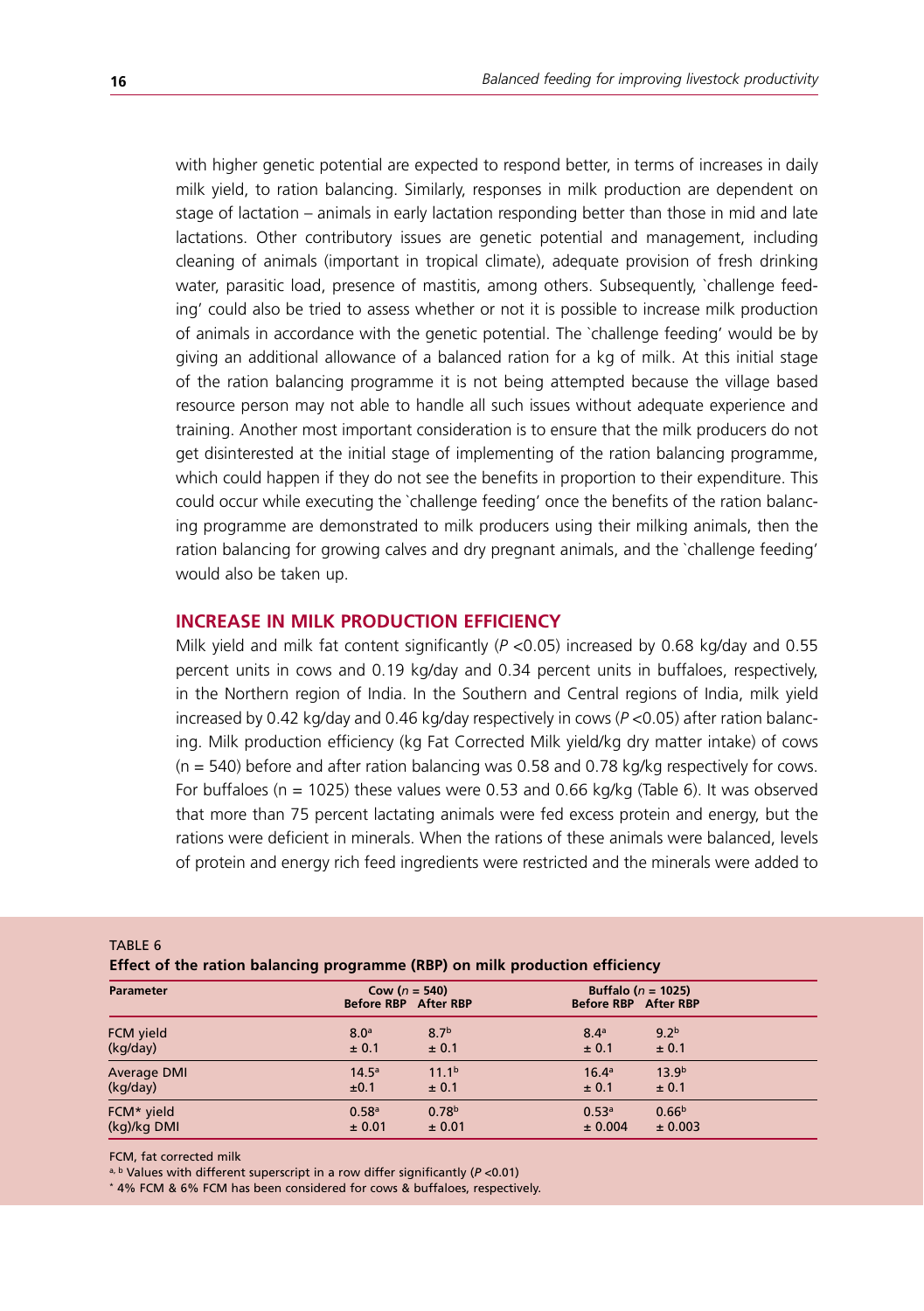the ration a reduction in dry mater intake and increase in milk production was noted. The increase in milk production efficiency after ration balancing resulted in more milk from the same amount of feed. This is in addition to a decreased cost of the inputs increased profit. Poor feeding of young calves leads to higher age at first calving and overall loss of productive life. Malnutrition also results in reduced vigour, poor immune response, suppressed vitality and higher susceptibility to diseases, ultimately leading to higher calf mortality. Most of the nutrients consumed over an animal's lifetime are used for maintenance. Hence, any reductions in age at first calving or dry period increase overall output per unit of nutrients. A balanced ration also helps in increasing daily weight gain in young calves, leading to earlier maturity and a younger age at first calving.

#### **increase in rumen microbial protein synthesis**

In low to medium milk yielding animals, microbial protein synthesis in the rumen plays a vital role in meeting protein and energy requirement of animals. In such animals the aim always is to optimize rumen fermentation so that dietary fiber digestion and microbial protein production are maximized (Makkar, 2004). On feeding a balanced ration, level of allantoins (mmol per litre) in urine of cows was significantly higher (187.97 ± 2.45; *P* <0.05) compared with the control group (10.85  $\pm$  2.37). Level of allantoins in urine is an indicator of microbial protein synthesis in the rumen (Pimp *et al*., 2001; Makkar, 2004; Ramgaokar *et al*., 2008), and it has been used to estimate microbial protein synthesis in the rumen and subsequently digested in the lower gut of ruminants (Dipu *et al*., 2006). Microbial protein synthesis calculated from the excretion of urinary purine derivatives is presented in Table 7. Higher production of microbial protein observed after ration balancing shows better functioning of the rumen and saving of feed protein, the most expensive component of the diet.

#### TABLE<sub>7</sub>

|  | Effect of the ration balancing programme (RBP) on efficiency of microbial protein synthesis |  |  |
|--|---------------------------------------------------------------------------------------------|--|--|
|  |                                                                                             |  |  |

| <b>Parameter</b>                | Cow $(n = 30)$<br><b>Before RBP</b> | <b>After RBP</b>    | Buffalo ( $n = 26$ )<br><b>Before RBP</b> | <b>After RBP</b>    |
|---------------------------------|-------------------------------------|---------------------|-------------------------------------------|---------------------|
| Microbial nitrogen yield        | 100.96c                             | 139.32 <sup>d</sup> | $77.70^{\circ}$                           | 111.62 <sup>d</sup> |
| $(q$ N/day)                     | ± 6.32                              | ± 10.95             | ± 4.21                                    | ± 10.21             |
| Efficiency of microbial protein | 66.78 <sup>a</sup>                  | 83.37 <sup>b</sup>  | 56.59c                                    | 78.29 <sup>d</sup>  |
| synthesis (q MCP/kg DOM)        | ± 4.83                              | ± 6.24              | ± 3.39                                    | ± 6.71              |

MCP, microbial crude protein; DOM, digestible organic matter

a, b Values with different superscript in a row differ significantly (*P* <0.05)

c, d Values with different superscript in a row differ significantly (*P* <0.01)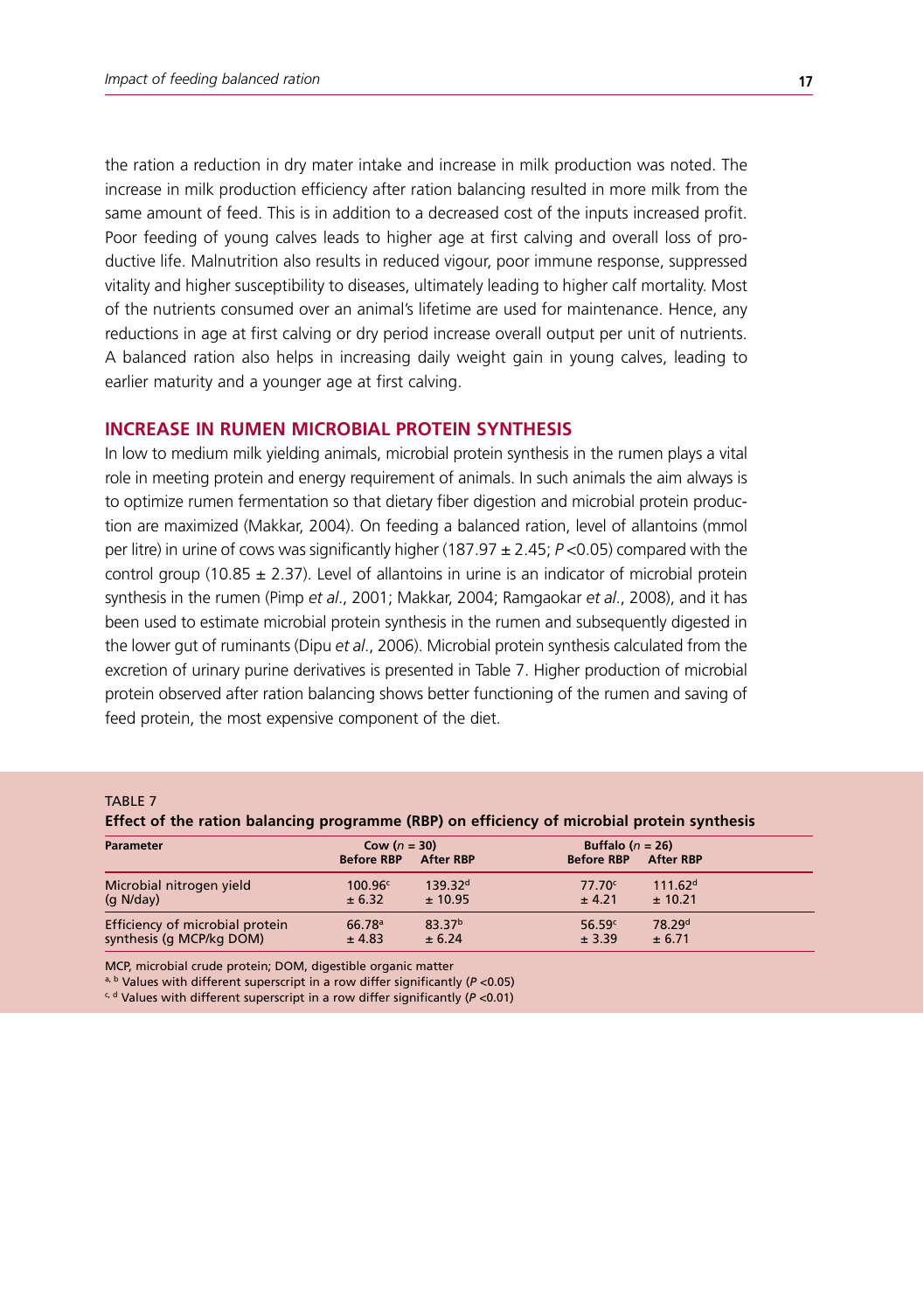#### **increase in immune status of animals**

Imbalances of nutrients can also affect the activity of certain enzymes, thereby, impairing the overall immune function (Spears, 2000). In view of this, the impact of feeding a balanced ration on the immune status of field animals was evaluated. On feeding a balanced ration to Gir cows for sixty days, levels of serum immunoglobulin: IgG, IgM and IgA increased from 13.10 to 22.32, 3.19 to 3.60 and 0.72 to 0.96 mg/ml, respectively (Table 8), indicating that feeding balanced ration improves the overall immune status of dairy animals.

Minerals are required for the functionality of numerous structural proteins, enzymes and cellular proteins (NRC, 2001; Nocek, Socha and Tomlinson, 2006). Addition of minerals to the ration of dairy animals could be responsible for greater production of IgG thus affecting cell metabolism and resulting in a better immune status (Wedekind, Hortin and Baker, 1992). Subclinical or marginal deficiencies of minerals may be a larger problem than an acute deficiency (Tomlinson, Socha and DeFrain, 2007; Garg, Bhanderi and Sherasia, 2007) because specific signs of deficiency are not evident, however, the animal continues to grow, produce and reproduce but at a reduced rate (Larson, 2005). Animals fed excess protein can have a reduced conception rate. Energy is the major nutrient required by adult animals and inadequate energy intake has a detrimental impact on the reproduction efficiency of female bovines. Animals under negative energy balance can have extended periods of anovulation. Postpartum anoestrus, as well as infertility, are magnified by loss of body condition during the early post-partum period. Feeding balance diets of energy, protein and minerals should help in improving reproduction efficiency.

#### **decrease in parasitic load in animals**

Animals fed on imbalanced diets frequently have a higher load of parasitic infestations that will utilise vital essential nutrients. Parasitic load in dairy animals affects growth, milk production and general health. In view of this, it is essential to know the parasitic load in

**TABLE 8** 

**Effect of feeding balanced ration on different biological and economic parameters in Gir cows**

| <b>Particular</b>  | <b>Parameter</b>                               | <b>Traditional ration</b><br>$(n = 9)$ | <b>Balanced ration</b><br>$(n = 9)$ |
|--------------------|------------------------------------------------|----------------------------------------|-------------------------------------|
| <b>Milk</b>        | Milk yield (kg/day)                            | 8.74                                   | 9.37                                |
|                    | Fat $(\%)$                                     | 3.94                                   | 3.95                                |
|                    | Protein (%)                                    | 2.90                                   | 2.99                                |
| <b>Blood serum</b> | IgG (mg/ml)                                    | 13.10                                  | $22.32*$                            |
|                    | IgM (mg/ml)                                    | 3.19                                   | 3.60                                |
|                    | IgA (mg/ml)                                    | 0.72                                   | 0.96                                |
|                    | BUN (mg/dl)                                    | 12.60                                  | 12.76                               |
| Urine              | Allantoin (mmol/litre)                         | 10.85                                  | $17.97*$                            |
| Faeces             | Eggs per gram                                  | 184                                    | $77*$                               |
| Feed               | Average daily feeding<br>cost per animal (Rs.) | 97.27                                  | 78.15                               |
|                    | Feed cost (Rs.)/100 kg<br>of milk production   | 1113                                   | 834                                 |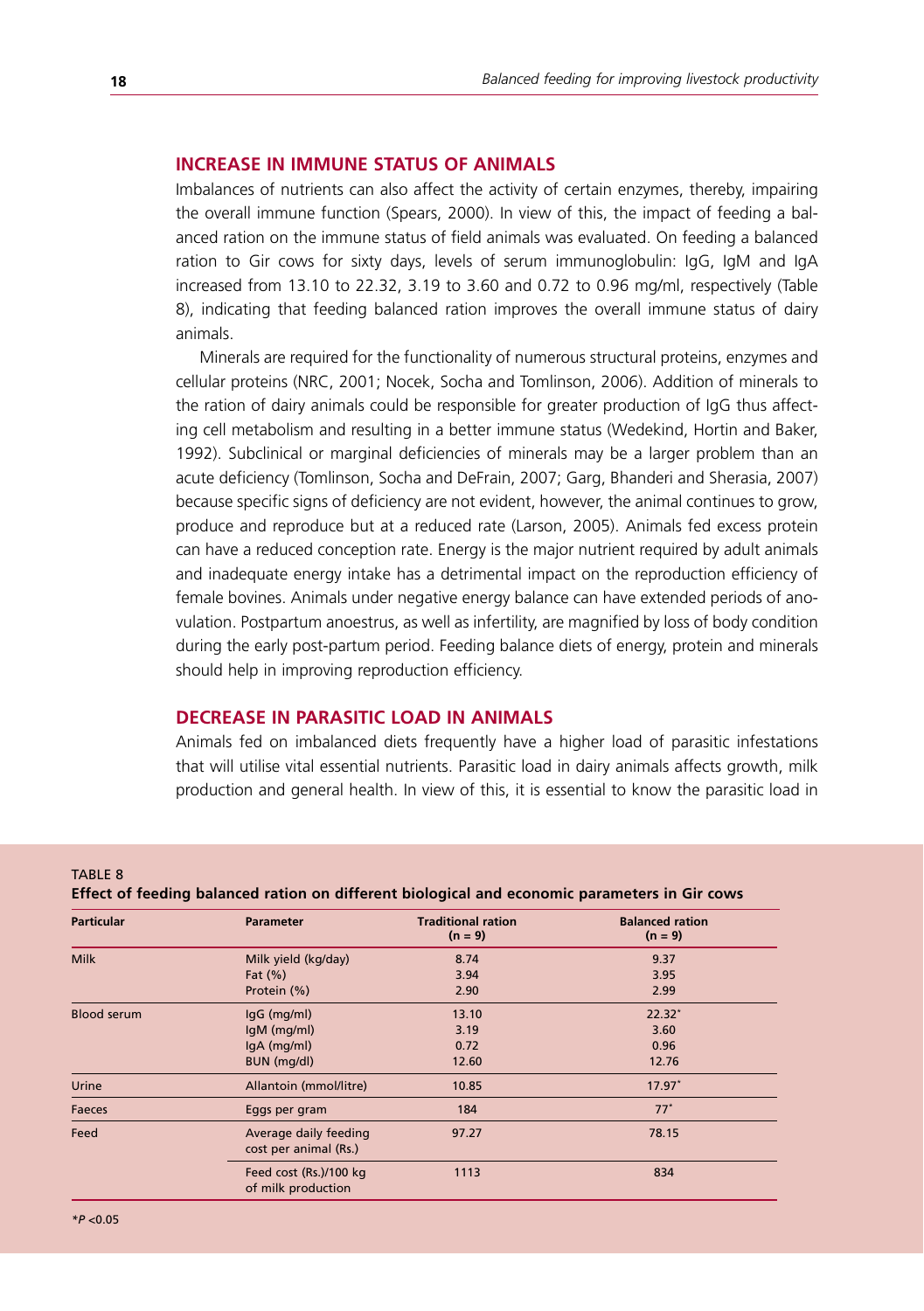

**Photo 6** *Collection of breath sample for methane emission measurement from a cow under field conditions*

animals. With this aim, rectal faecal samples were collected from each cow for estimation of eggs per gram (EPG). These eggs were of mainly Ostertagia spp., Trichostrongylus axei, Haemonchus placei, Cooperia spp., Oesophagostomum radiatum, Bunostomum spp., Fasciola hepatica, Paramphistomes spp. and Schistosoma spp. of large ruminants. During the trial period, the intensity of infection in terms of faecal egg counts ranged from 80 to 280 EPG in control (before ration balancing) and 20–120 EPG in experimental (after ration balancing) groups, respectively. By feeding a balanced ration to animals, average EPG was reduced from 184  $\pm$  1.73 to 77  $\pm$  1.59 (Table 8). The interaction between the presence of parasites in the host organism and the level of nutrition has been the subject of many studies and an inverse relation exists between the number of gastro-intestinal worms and the level of nutrition – better nutrition decreases the load of intestinal worms (Fekete and Kellems, 2007).

#### **decrease in enteric methane emission**

Animals on imbalanced rations not only yield less milk at a higher cost, but also are reported to produce more methane per litre of milk (Capper, Cady and Bauman, 2009; Garg, 2011). Collection of breath samples for methane measurement under field conditions is depicted in Photo 5. Methane emissions from cows before and after ration balancing in the Western region were 238 and 206 g/day, respectively, which was significantly (*P* <0.05) lower (Table 9), without affecting dry matter intake. Methane emissions from buffaloes before and after the ration balancing programme in this region were 232 and 200 g/ day, respectively (Kannan and Garg, 2009). Methane emissions (g/kg milk yield) were significantly (*P* <0.01) reduced in the Western (17–20 percent) and in the Northern (17–21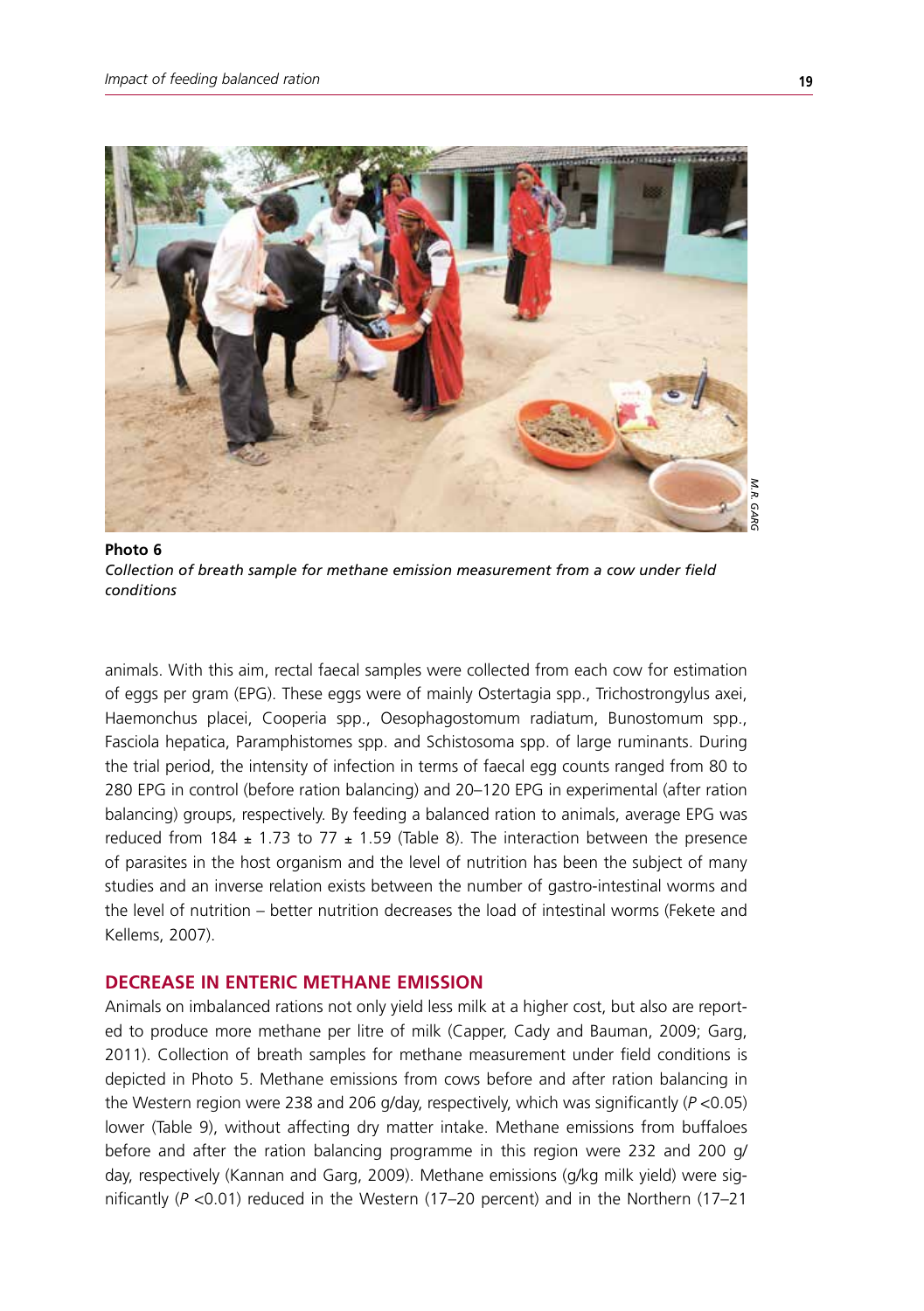percent) regions (Kannan, Garg and Singh, 2010) in cows and buffaloes. In the Southern and the Central regions, methane emissions (g/kg milk yield) reduced significantly by 13–15 percent in cows and buffaloes (Kannan, Garg and Kumar, 2011). Average reduction of 12 and 15 percent methane emissions (g/kg dry matter intake) were observed in lactating cows and buffaloes, respectively.

#### **increase in efficiency of feed nitrogen use in milk**

The efficiency of feed nitrogen use in producing milk (g nitrogen in milk/g nitrogen consumed from feed) in low (n = 148), medium (n = 280) and high (n = 11) yielding cows, before and after ration balancing, was 15.72 and 24.23; 18.77 and 26.40; 24.25 and 29.94, respectively. In low (n = 171), medium (n = 495) and high (n = 55) yielding buffaloes these values were 15.95 and 18.99; 18.99 and 20.14; 21.53 and 21.42. The increase in feed nitrogen to milk nitrogen secretion efficiency after ration balancing suggests that from the same amount of feed-nitrogen, higher amounts of milk protein were synthesised. This can help in saving feed resources and decrease nitrogen excretion into the environment.

TARIF 9

**Effect of the ration balancing programme (RBP) on milk production and methane emission**

| Study           |                                | <b>Species</b>    |                   | Milk yield<br>(kq/d) | Fat $(\%)$       | <b>Methane</b><br>emission<br>(g/d) | <b>Methane</b><br>emission<br>(g/kg milk) |
|-----------------|--------------------------------|-------------------|-------------------|----------------------|------------------|-------------------------------------|-------------------------------------------|
|                 |                                | <b>Before RBP</b> | 12.5              | 10.5 <sup>a</sup>    | 4.3 <sup>a</sup> | 238 <sup>a</sup>                    | 22.7 <sup>c</sup>                         |
|                 | Cows                           |                   | ± 0.2             | ± 0.3                | ± 0.1            | ± 4.4                               | ± 2.2                                     |
|                 | $(n = 5)$                      | <b>After RBP</b>  | 12.2              | 11 <sup>b</sup>      | 4.6 <sup>b</sup> | 206 <sup>b</sup>                    | 18.8 <sup>d</sup>                         |
| Western         |                                |                   | ± 0.2             | ± 0.3                | ± 0.1            | ±1.5                                | ± 2.0                                     |
| region          |                                | <b>Before RBP</b> | 12.7              | 8.5 <sup>a</sup>     | 6.5 <sup>a</sup> | 232 <sup>a</sup>                    | 27.3c                                     |
|                 | <b>Buffaloes</b>               |                   | ± 0.3             | ± 0.5                | ± 0.1            | ± 5.9                               | ±1.6                                      |
|                 | $(n = 22)$                     | <b>After RBP</b>  | 12.3              | 8.9 <sup>b</sup>     | 6.8 <sup>b</sup> | 200 <sup>b</sup>                    | 22.4 <sup>d</sup>                         |
|                 |                                |                   | ± 0.4             | ± 0.4                | ± 0.1            | ± 5.0                               | ± 2.4                                     |
|                 | Cows<br>$(n = 13)$             | <b>Before RBP</b> | 9.4               | 4.9 <sup>a</sup>     | 4.2 <sup>a</sup> | 196 <sup>a</sup>                    | 39.5 <sup>a</sup>                         |
|                 |                                |                   | ± 0.1             | ± 0.1                | ± 0.1            | ± 5.74                              | ± 1.7                                     |
| <b>Northern</b> |                                | <b>After RBP</b>  | 9.7               | 5.5 <sup>b</sup>     | 4.4 <sup>b</sup> | 174 <sup>b</sup>                    | 31.5 <sup>b</sup>                         |
| region          |                                |                   | ± 0.2             | ± 0.1                | ± 0.1            | ± 4.7                               | ± 1.7                                     |
|                 | <b>Buffaloes</b><br>$(n = 13)$ | <b>Before RBP</b> | 10.2              | 5.2 <sup>a</sup>     | 6.0 <sup>a</sup> | 215 <sup>a</sup>                    | 40.9 <sup>a</sup>                         |
|                 |                                |                   | ± 0.2             | ± 0.1                | ± 0.1            | ±7.1                                | ± 2.2                                     |
|                 |                                | <b>After RBP</b>  | 10.3              | 5.9 <sup>b</sup>     | 6.3 <sup>b</sup> | 192 <sup>b</sup>                    | 32.4 <sup>b</sup>                         |
|                 |                                |                   | ± 0.1             | ± 0.1                | ± 0.1            | ± 5.9                               | ± 2.0                                     |
|                 |                                | <b>Before RBP</b> | 10.5              | 8.4 <sup>a</sup>     | 4.1              | 187 <sup>a</sup>                    | 22.2 <sup>a</sup>                         |
| Southern        | Cows                           |                   | ± 0.7             | ± 0.4                | ± 0.1            | ±4.6                                | ± 2.4                                     |
| region          | $(n = 30)$                     | <b>After RBP</b>  | 11.6              | 8.8 <sup>b</sup>     | 4.1              | 166 <sup>b</sup>                    | 18.8 <sup>b</sup>                         |
|                 |                                |                   | ± 0.3             | ± 0.4                | ± 0.1            | ± 3.9                               | ±1.8                                      |
|                 |                                | <b>Before RBP</b> | 10.3 <sup>c</sup> | 6.1 <sup>c</sup>     | 6.5 <sup>c</sup> | 154 <sup>c</sup>                    | 25.3 <sup>c</sup>                         |
| Central         | <b>Buffaloes</b>               |                   | ± 0.2             | ± 0.3                | ± 0.2            | ± 5.5                               | ±1.6                                      |
| region          | $(n = 26)$                     | <b>After RBP</b>  | 11.6 <sup>d</sup> | 6.6 <sup>d</sup>     | 6.8 <sup>d</sup> | 134 <sup>d</sup>                    | 20.4 <sup>d</sup>                         |
|                 |                                |                   | ± 0.3             | ± 0.4                | ± 0.1            | ± 5.4                               | ± 1.3                                     |

a, b Values with different superscript in a column differ significantly (*P* <0.05)

c, d Values with different superscript in a column differ significantly (*P* <0.01)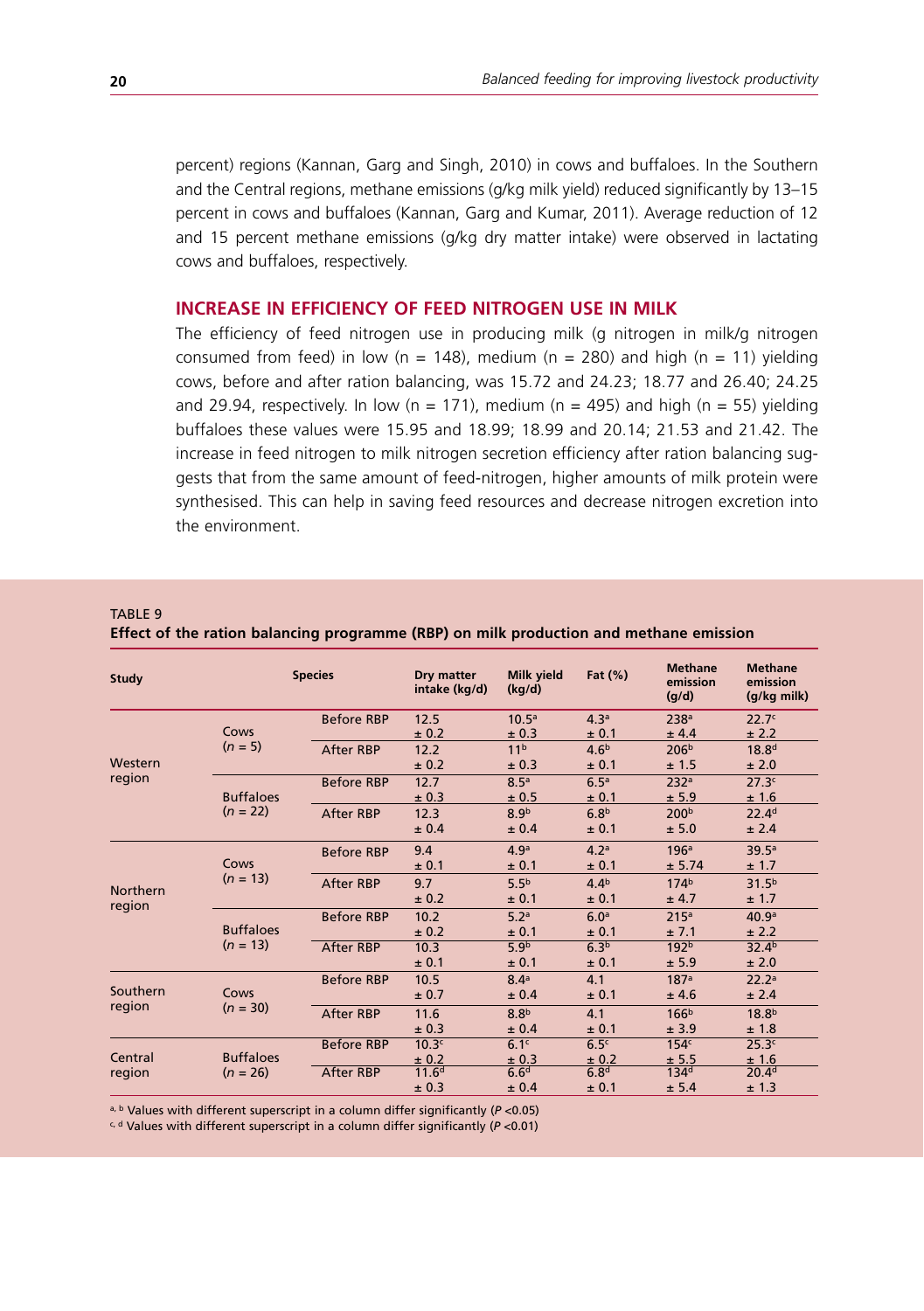#### **overall Benefits of THE ration balancing programme**

- Efficient utilisation of locally available feed resources
- Improvement in milk production and quality (fat and solids-not-fat)
- Possible reduction in daily feeding cost
- Increase in net daily income
- Improvement in reproduction efficiency of animals
- Reduction in calving interval, and as a result increase in productive life
- Improvement in the growth rate of calves, leading to early maturity and earlier calving
- Reduction in parasitic load
- Better immune response, hence better resistance against diseases
- Reduction in methane emission
- Reduction in nitrogen excretion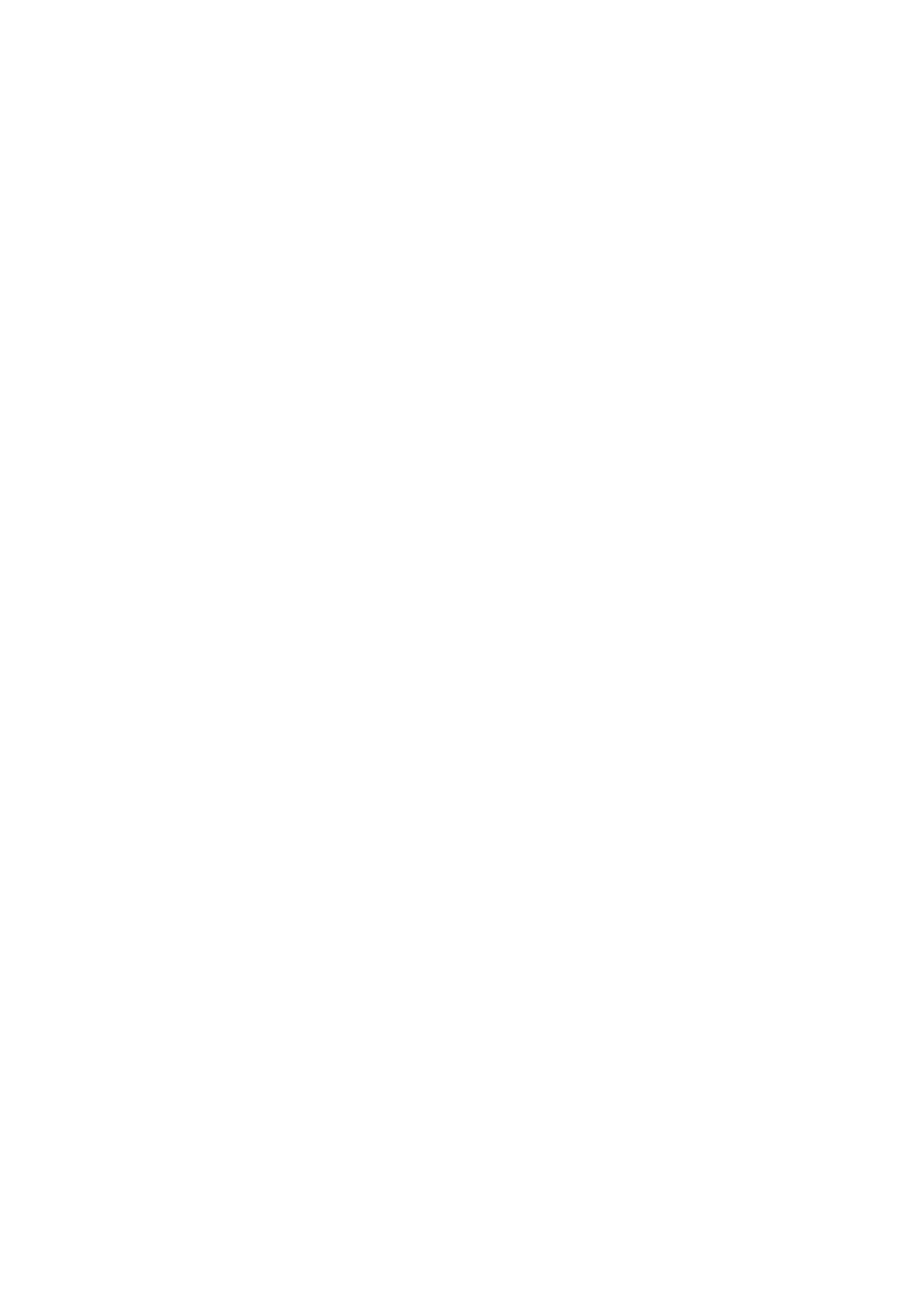# **Knowledge transfer to milk producers on other related aspects**

It is essential that farmers are advised to balance the rations for their animals for energy, protein, and minerals using available feed resources, with or without compound feed. Along with the ration balancing advisory services, milk producers also need to be educated, through an efficient extension service, about the importance of drinking water quality, proper feeding mangers, colostrum feeding to newly born calves, suitable chaffing of fodder, de-worming, vaccination, timely insemination, among others. Some of these messages could be put across through regular group meetings with suitable follow up meetings wherever the ration balancing programme is being carried out.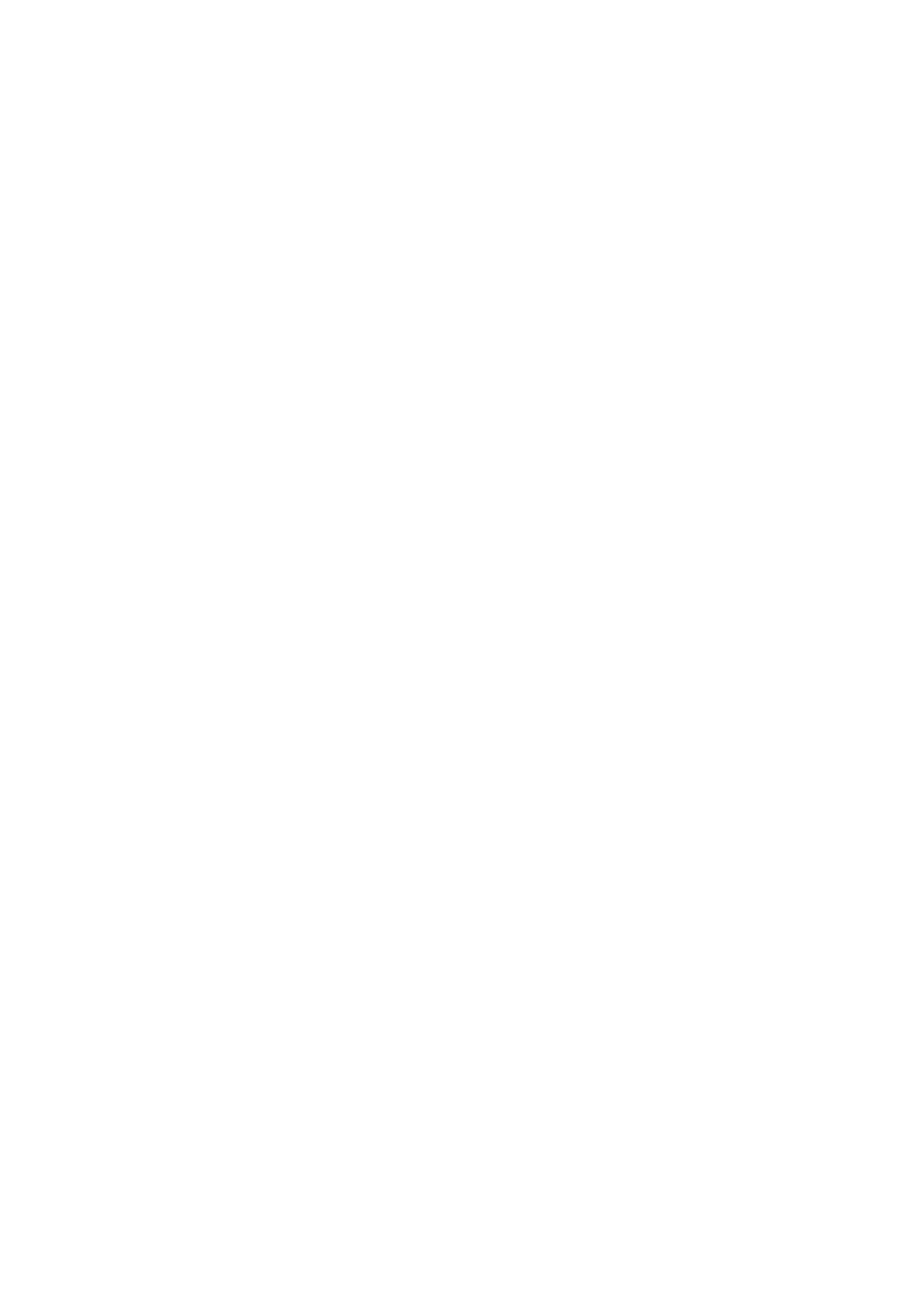# **Relevance of the ration balancing programme to other developing countries**

The concept of ration balancing is already in place in most of the advanced countries where the feed resources are available in abundance, herd sizes are much bigger and the livestock owners are better versed with the scientific practices of feeding and management. However, in most of the developing countries, imbalanced feeding is one of the major factors responsible for low productivity. Considering its importance and relevance, concept of ration balancing can well be applied in developing countries for various production systems, including those rearing milch and beef animals. Considering the local situations and the production systems, different 'Nutrition masters' containing chemical composition and nutritive value of locally available feed resources, including various by-products of agriculture and allied industries, that are being fed or have the potential as animal feed must be created.

In view of the nutrient requirement of various categories of animals, software can be developed with the ability to provide balanced rations for growing, lactating and beef animals. Information on the chemical composition and nutrient requirements for various production functions can be generated with the help of local research institutes in individual countries and the desired software can thus be developed with the help of software companies. The ration balancing programme can be implemented by service providing organizations operating in different areas that have the village level network to reach the farmers thus offering them various strategic feed supplements at reasonable cost, essential for formulating a balanced ration. To ensure long term sustainability, the programme should preferably be implemented through a resource person from within the community who could be adequately trained and equipped.

The Food and Agriculture Organization (FAO) of the United Nations with the support of the Colombian Corporation of Agricultural Research (CORPOICA) organised an international Workshop in Villavicencio, Colombia from 25–27 October 2011 on 'Ration Balancing for Dairy Farms in Tropical Countries'. Several extension and livestock workers and researchers from various Latin American countries participated in the Workshop. The ration balancing programme being implemented by the National Dairy Development Board (NDDB) of India was demonstrated and explained in detail. Having realised the economic importance of the programme for enhancing daily income of livestock owners, the participants pressed for making available such a programme to Latin American countries. It was decided that CORPOICA would take a lead to develop this for Colombia with the help of local research institutes and the technical support of FAO and NDDB. Such a programme could possibly be replicated by other Latin American countries. Concerted efforts are required in other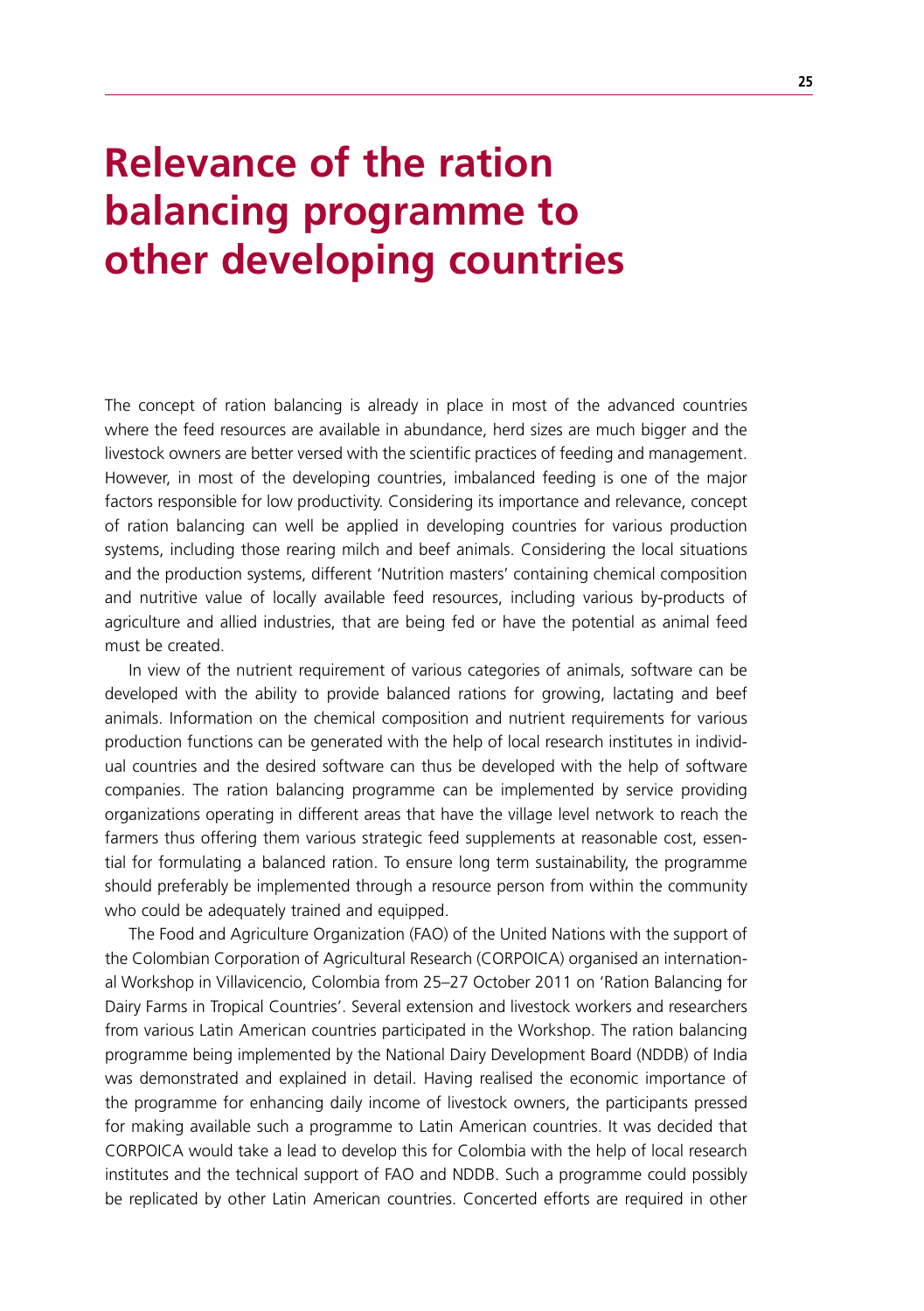regions. Donor participation in the programme will be catalytic to delivering the benefits of the ration balancing programme to farmers. In addition, implementation of such a programme at the grass-roots level will enhance resource use efficiency and reduce the release of environmental pollutants from livestock production systems.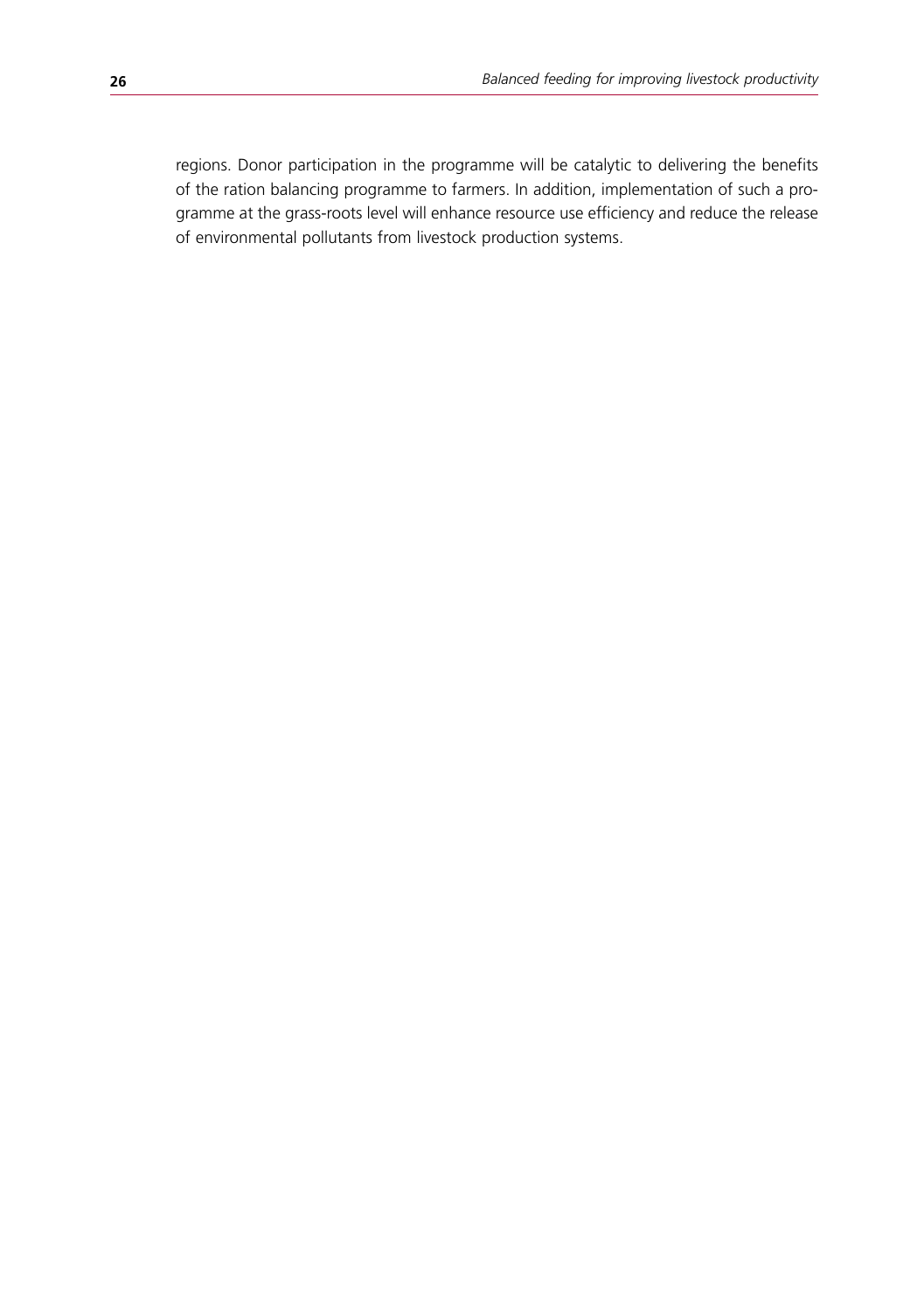### **Conclusions**

Dairy animals in India and other tropical countries are fed mainly on by-products of various food crops, oil seeds and locally grown fodder. In some situations these by-products, especially oil seed cakes or meals are not available in sufficient quantity to meet the entire demand of the livestock population. Limited land available for meeting the needs of an ever growing human population in developing countries cannot be spared for growing additional green fodder and coarse grains for feeding livestock. Even the available resources are not utilized judiciously as the majority of the animals in these countries are fed imbalanced rations, resulting in milk yields below their genetic potential. If the increased demand for milk caused by an increase in population, urbanization and buying capacity is to be met, productivity of dairy animals must be improved coupled with greater efficiency of use of the available feed resources.

Since feeding alone accounts for more than 70 percent of the total cost of milk production, balanced feeding of dairy animals can play a pivotal role in a successful dairy development programme worldwide. To maximize profitability from the animals one needs to ensure that they receive the required quantity of protein, energy, minerals and vitamins, preferably from locally available feed resources. About 70 percent of the milk producers in India and other developing countries are landless and marginal farmers and the disposable income from milk contributes significantly for sustaining their livelihood. Nearly a 10 percent increase in net daily income per animal by propagating and applying the concept of balanced feeding on a large scale, could improve substantially the socio-economic status of the masses living below the poverty line. The ration balancing programme developed from known scientific principles is a unique approach and has high potential for increasing productivity. Large scale implementation of the ration balancing programme in tropical countries would not only help in increasing milk production and reducing daily feeding cost, but would also help in reducing methane emissions and nitrogen excretion into the environment.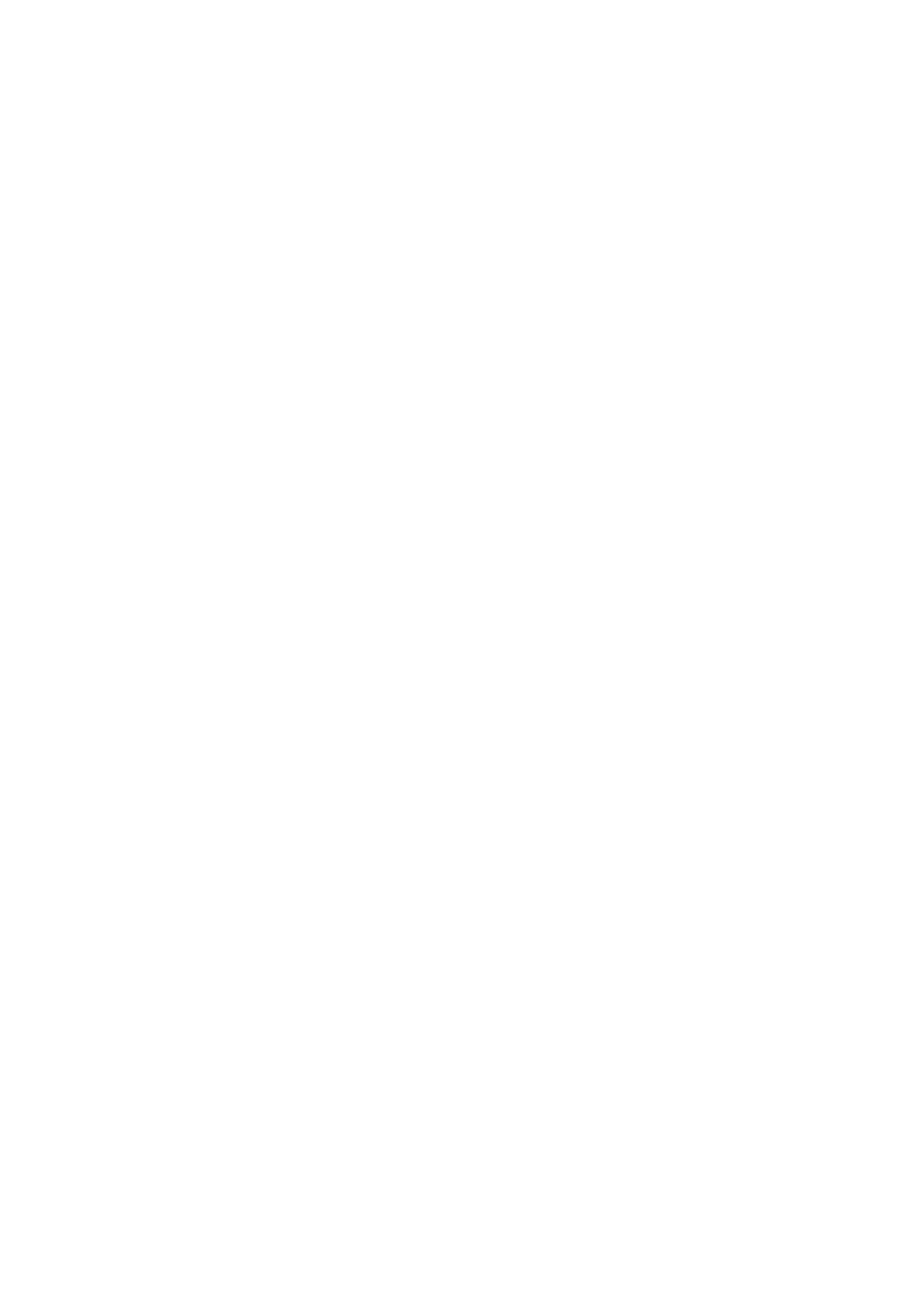## **Bibliography**

- **BAHS.** 2010. *Basic Animal Husbandry Statistics 2010.* Ministry of Agriculture, Department of Animal Husbandry, Dairying and Fisheries, Government of India, New Delhi. http://dahd.nic.in
- **Capper, J.L., Cady, R.A. & Bauman, D.E**. 2009. *The environmental impact of dairy production: 1944* compared with 2007. J. Anim. Sci., 87:2160–2167.
- **Cunningham, E. P.** 2005. *The genetic dimension.* Pages 9–11 in Knowledge Agriculture: Perspectives Towards a New Model of Milk Production. R. Keenan & Co., Co. Carlow,Ireland.
- **Dipu, M.T., George, S.K., Singh, P., Verma, A.K. & Mehra, U.R**. 2006. Measurement of microbial protein supply in Murrah buffaloes (Bubalus bubalis) using urinary purine derivatives excretion and PDC index. *Asian-Aust. J. Anim. Sci.,* 19: 347–355.
- **FAO** . 2009. *The State of Food and Agriculture.* Livestock in the Balance, FAO, Rome, Italy.
- **Fekete, S.G. & Kellems, R.O.** 2007. Interrelationship of feeding with immunity and parasitic infection: a review. *Veterinarni Medicina*, 52 (4): 131–143.
- **Garg, M.R., Bhanderi, B.M. & Sherasia, P.L.** 2007. Area specific mineral mixtures and vitamins in the ration of dairy animals for improved productivity and reproduction efficiency. *Indian Dairyman,* 59(8): 21–27.
- **Garg, M.R., Biradar, S.A. & Kannan, A.** 2009. Assessment of economic impact of implementing ration balancing programme in lactating cows and buffaloes under field conditions. *Indian J. Anim. Nutr.,* 26(2): 146–150.
- **Garg, M.R.** 2011. Methane emission reduction in lactating animals through balanced feeding. Proceedings of *Recent Advances in Methane Estimation and Mitigation Strategies in Ruminants.* NIANP, Bangalore, August 5–18, 2011, pp. 9–13.
- **Kannan, A. & Garg, M.R.** 2009. Effect of ration balancing on methane emission reduction in lactating animals under field conditions. *Indian J. Dairy Sci.*, 62(4): 292–296.
- **Kannan, A., Garg, M.R. & Singh, P.** 2010. Effect of ration balancing on methane emission and milk production in lactating animals under field conditions in Rae Bareli district of Uttar Pradesh. *Indian J. Anim. Nutr.*, 27(2): 103–108.
- **Kannan, A., Garg, M.R. & Mahesh Kumar, B.V.** 2011. Effect of ration balancing on milk production, microbial protein synthesis and methane emission in crossbred cows under field conditions in Chittoor district of Andhra Pradesh. *Indian J. Anim. Nutr.*, 28(2): 117–123.
- **Larson, C.K.** 2005. Role of Trace Minerals in Animal Reproduction. Nutrition Conference Extension and University Professional and Personal Development. Dept Animal Sciences. University of Tennessee.
- **Livestock Census.** 2007. *18th Livestock Census*. All India Report based on Quick Tabulation Plan. Ministry of Agriculture, Department of Animal Husbandry, Dairying and Fisheries, Government of India, New Delhi.
- **Makkar, H.P.S.** 2004. Estimation of microbial protein supply in ruminant livestock through quantification of urinary purine derivatives. In: Makkar, H.P.S. and Chen, X.B. eds., Kluwer Academic Press, Dordrecht, The Netherlands, pp. 212.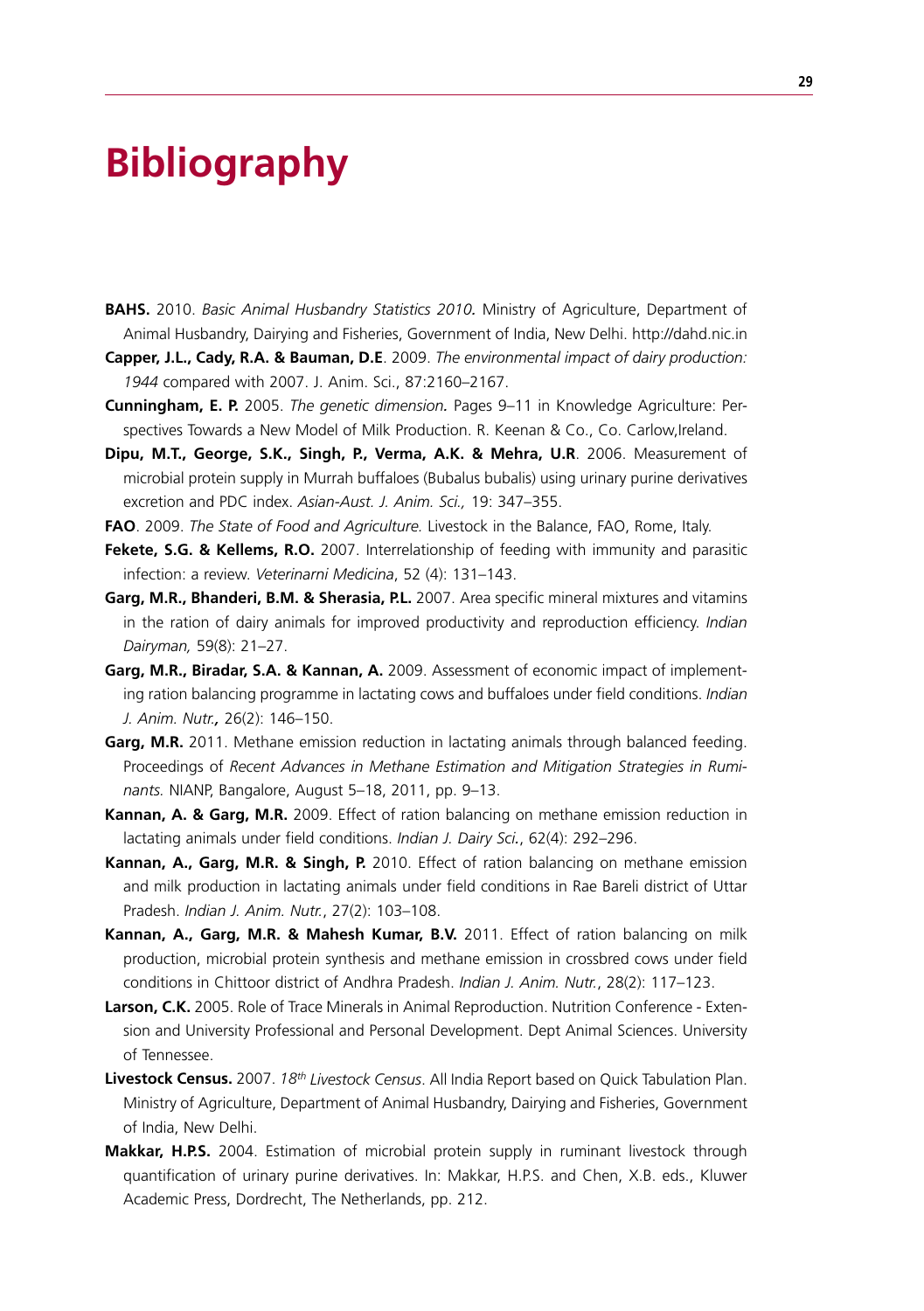- **Nocek, J.E., Socha, M.T. & Tomlinson, D.J.** 2006. The effect of trace mineral fortification level and source on performance of dairy cattle. *J. Dairy Sci.*, 89: 2679–2693.
- **NRC.** 2001. *Nutrient Requirements of Dairy Animals.* 7<sup>th</sup> Edn., National Academy of Science National Research Council, Washington DC.
- **NSSO.** 2007. National Sample Survey Organization. NSSO 61st Round. *Livestock productivity and ownership across operational land holding classes in India*, Department of Statistics, GOI.
- **Pimp, O., Liang, J.B., Jelan, Z.A. & Abdullah, N**. 2001. Urinary excretion of duodenal purine derivatives in Kedah-Kelantan cattle. *Anim. Feed Sci. Tech.*, 92(3): 203–214.
- **Ramgaokar, J.S., Verma, A.K., Singh, P. & Mehra, U.R.** 2008. Effect of dietary protein levels on urinary excretion and plasma concentration of purine derivatives in crossbred bulls. *Anim. Nutr. Feed Tech.*, 8(1): 18–25.
- **Spears, J.W.** 2000. Micronutrients and immune function in cattle. *Proc. Nutr. Soc.*, 59: 587–594.
- **Tomlinson, D.J., Socha, M.T. & DeFrain, J.M**. 2007. Cow immunity boosted with trace minerals. *Feed Tech. Magazine.* Vol. 11. No. 10. Available at http://www.allaboutfeed.net/ article-database/cow-immunity-boosted-with-trace-minerals-id1254.html
- **Wedekind, K.J., Hortin, A.E. & Baker, D.H.** 1992. Methodology for assessing zinc bioavailability: Efficacy estimates for zinc-methionine, zinc sulfate, and zinc oxide. *J. Anim. Sci.*, 70: 178–187.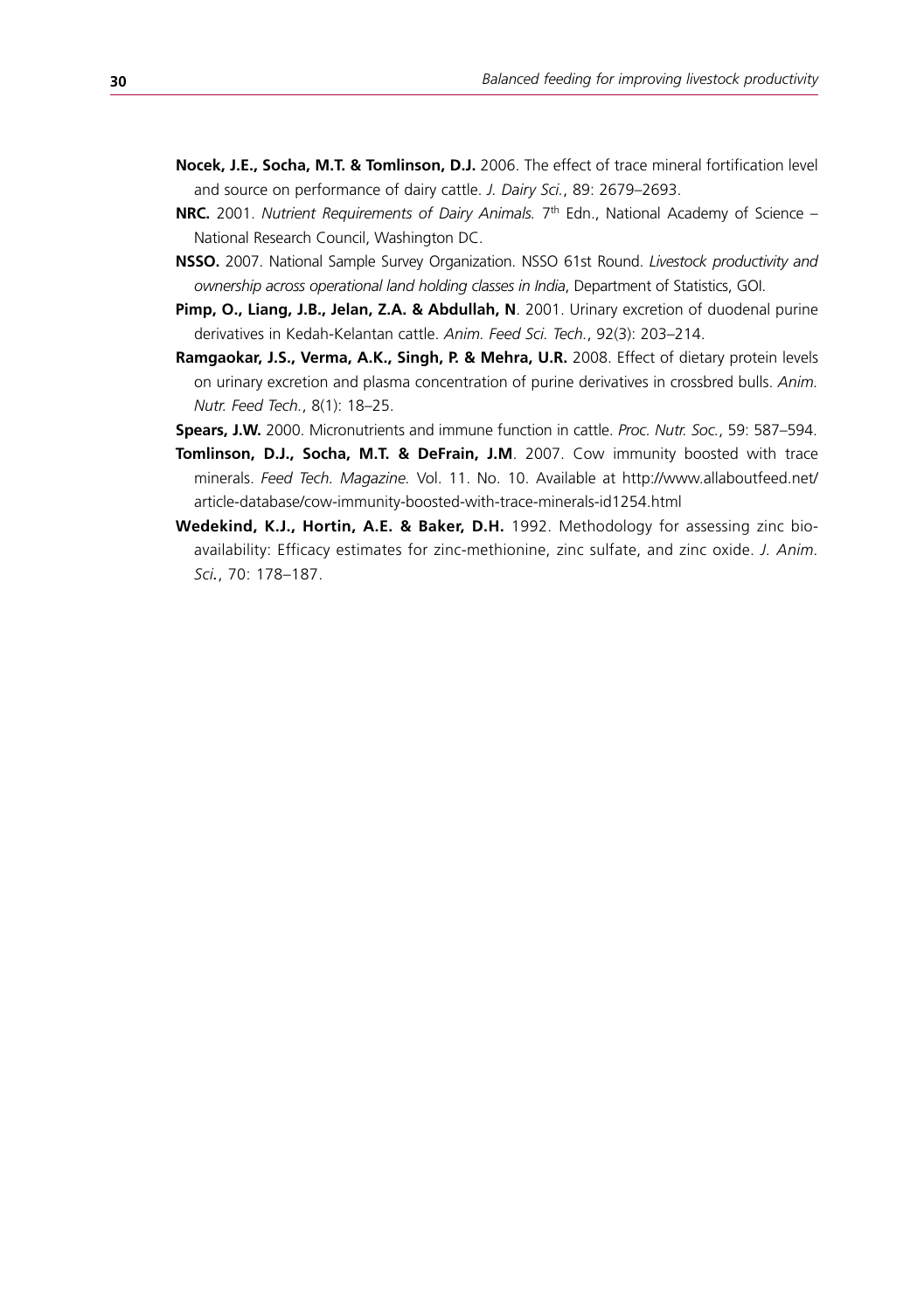#### **FAO Technical Papers**

#### FAO ANIMAL PRODUCTION AND HEALTH PAPERS

- 1 Animal breeding: selected articles from the *World Animal Review*, 1977 (C E F S)
- 2 Eradication of hog cholera and African swine fever, 1976 (E F S)
- 3 Insecticides and application equipment for tsetse control, 1977 (E F)
- 4 New feed resources, 1977 (E/F/S)
- 5 Bibliography of the criollo cattle of the Americas, 1977 (E/S)
- 6 Mediterranean cattle and sheep in crossbreeding, 1977 (E F)
- 7 The environmental impact of tsetse control operations, 1977 (E F)
- 7 Rev.1 The environmental impact of tsetse control operations, 1980 (E F)
- 8 Declining breeds of Mediterranean sheep, 1978 (E F)
- 9 Slaughterhouse and slaughterslab design and construction, 1978 (E F S)
- 10 Treating straw for animal feeding, 1978 (C E F S)
- 11 Packaging, storage and distribution of processed milk, 1978 (E)
- 12 Ruminant nutrition: selected articles from the *World Animal Review*, 1978 (C E F S)
- 13 Buffalo reproduction and artificial insemination, 1979 (E\*)
- 14 The African trypanosomiases, 1979 (E F)
- 15 Establishment of dairy training centres, 1979 (E)
- 16 Open yard housing for young cattle, 1981 (Ar E F S)
- 17 Prolific tropical sheep, 1980 (E F S)
- 18 Feed from animal wastes: state of knowledge, 1980 (C E)
- 19 East Coast fever and related tick-borne diseases, 1980 (E)
- 20/1 Trypanotolerant livestock in West and Central Africa Vol. 1. General study, 1980 (E F)
- 20/2 Trypanotolerant livestock in West and Central Africa Vol. 2. Country studies, 1980 (E F)
- 20/3 Le bétail trypanotolérant en Afrique occidentale et centrale Vol. 3. Bilan d'une décennie, 1988 (F)
- 21 Guideline for dairy accounting, 1980 (E)
- 22 Recursos genéticos animales en América Latina, 1981 (S)
- 23 Disease control in semen and embryos, 1981 (C E F S)
- 24 Animal genetic resources conservation and management, 1981 (C E)
- 25 Reproductive efficiency in cattle, 1982 (C E F S)
- 26 Camels and camel milk, 1982 (E)
- 27 Deer farming, 1982 (E)
- 28 Feed from animal wastes: feeding manual, 1982 (C E)
- 29 Echinococcosis/hydatidosis surveillance, prevention and control: FAO/UNEP/WHO guidelines, 1982 (E)
- 30 Sheep and goat breeds of India, 1982 (E)
- 31 Hormones in animal production, 1982 (E)
- 32 Crop residues and agro-industrial by-products in animal feeding, 1982 (E/F)
- 33 Haemorrhagic septicaemia, 1982 (E F)
- 34 Breeding plans for ruminant livestock in the tropics, 1982 (E F S)
- 35 Off-tastes in raw and reconstituted milk, 1983 (Ar E F S)
- 36 Ticks and tick-borne diseases: selected articles from the *World Animal Review*, 1983 (E F S)
- 37 African animal trypanosomiasis: selected articles from the *World Animal Review*, 1983 (E F)
- 38 Diagnosis and vaccination for the control of brucellosis in the Near East, 1982 (Ar E)
- 39 Solar energy in small-scale milk collection and processing, 1983 (E F)
- 40 Intensive sheep production in the Near East, 1983 (Ar E)
- 41 Integrating crops and livestock in West Africa, 1983 (E F)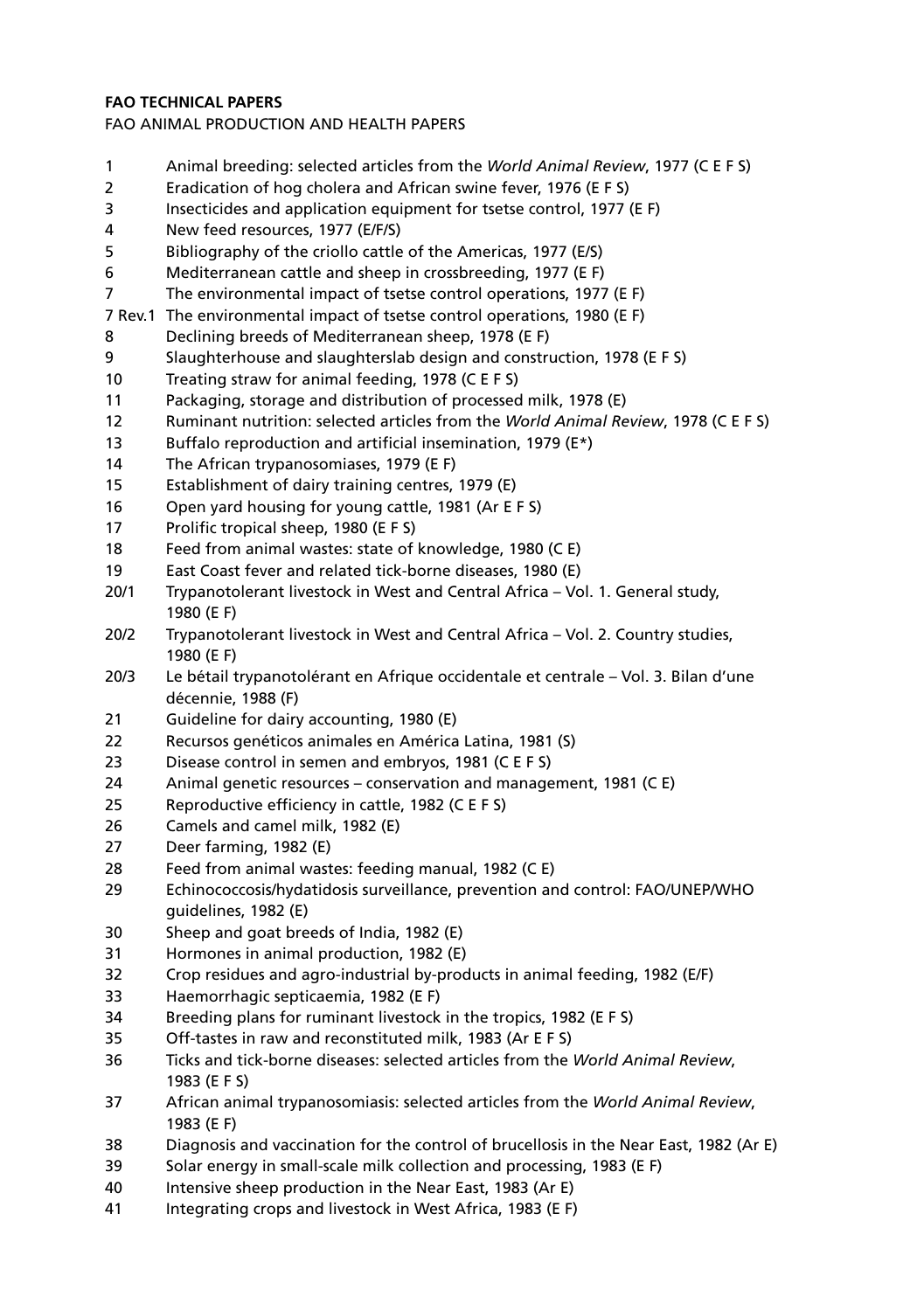- 42 Animal energy in agriculture in Africa and Asia, 1984 (E/F S)
- 43 Olive by-products for animal feed, 1985 (Ar E F S)
- 44/1 Animal genetic resources conservation by management, data banks and training, 1984 (E)
- 44/2 Animal genetic resources: cryogenic storage of germplasm and molecular engineering, 1984 (E)
- 45 Maintenance systems for the dairy plant, 1984 (E)
- 46 Livestock breeds of China, 1984 (E F S)
- 47 Réfrigération du lait à la ferme et organisation des transports, 1985 (F)
- 48 La fromagerie et les variétés de fromages du bassin méditerranéen, 1985 (F)
- 49 Manual for the slaughter of small ruminants in developing countries, 1985 (E)
- 50 Better utilization of crop residues and by-products in animal feeding: research guidelines – 1. State of knowledge, 1985 (E)
- 50/2 Better utilization of crop residues and by-products in animal feeding: research guidelines – 2. A practical manual for research workers, 1986 (E)
- 51 Dried salted meats: charque and carne-de-sol, 1985 (E)
- 52 Small-scale sausage production, 1985 (E)
- 53 Slaughterhouse cleaning and sanitation, 1985 (E)
- 54 Small ruminants in the Near East Vol. I. Selected papers presented for the Expert Consultation on Small Ruminant Research and Development in the Near East (Tunis, 1985), 1987 (E)
- 55 Small ruminants in the Near East Vol. II. Selected articles from *World Animal Review* 1972-1986, 1987 (Ar E)
- 56 Sheep and goats in Pakistan, 1985 (E)
- 57 The Awassi sheep with special reference to the improved dairy type, 1985 (E)
- 58 Small ruminant production in the developing countries, 1986 (E)
- 59/1 Animal genetic resources data banks
	- 1. Computer systems study for regional data banks, 1986 (E)
- 59/2 Animal genetic resources data banks –
- 2. Descriptor lists for cattle, buffalo, pigs, sheep and goats, 1986 (E F S)
- 59/3 Animal genetic resources data banks 3. Descriptor lists for poultry, 1986 (E F S)
- 60 Sheep and goats in Turkey, 1986 (E)
- 61 The Przewalski horse and restoration to its natural habitat in Mongolia, 1986 (E)
- 62 Milk and dairy products: production and processing costs, 1988 (E F S)
- 63 Proceedings of the FAO expert consultation on the substitution of imported concentrate feeds in animal production systems in developing countries, 1987 (C E)
- 64 Poultry management and diseases in the Near East, 1987 (Ar)
- 65 Animal genetic resources of the USSR, 1989 (E)
- 66 Animal genetic resources strategies for improved use and conservation, 1987 (E)
- 67/1 Trypanotolerant cattle and livestock development in West and Central Africa Vol. I, 1987 (E)
- 67/2 Trypanotolerant cattle and livestock development in West and Central Africa Vol. II, 1987 (E)
- 68 Crossbreeding *Bos indicus* and *Bos taurus* for milk production in the tropics, 1987 (E)
- 69 Village milk processing, 1988 (E F S)
- 70 Sheep and goat meat production in the humid tropics of West Africa, 1989 (E/F)
- 71 The development of village-based sheep production in West Africa, 1988 (Ar E F S) (Published as Training manual for extension workers, M/S5840E)
- 72 Sugarcane as feed, 1988 (E/S)
- 73 Standard design for small-scale modular slaughterhouses, 1988 (E)
- 74 Small ruminants in the Near East Vol. III. North Africa, 1989 (E)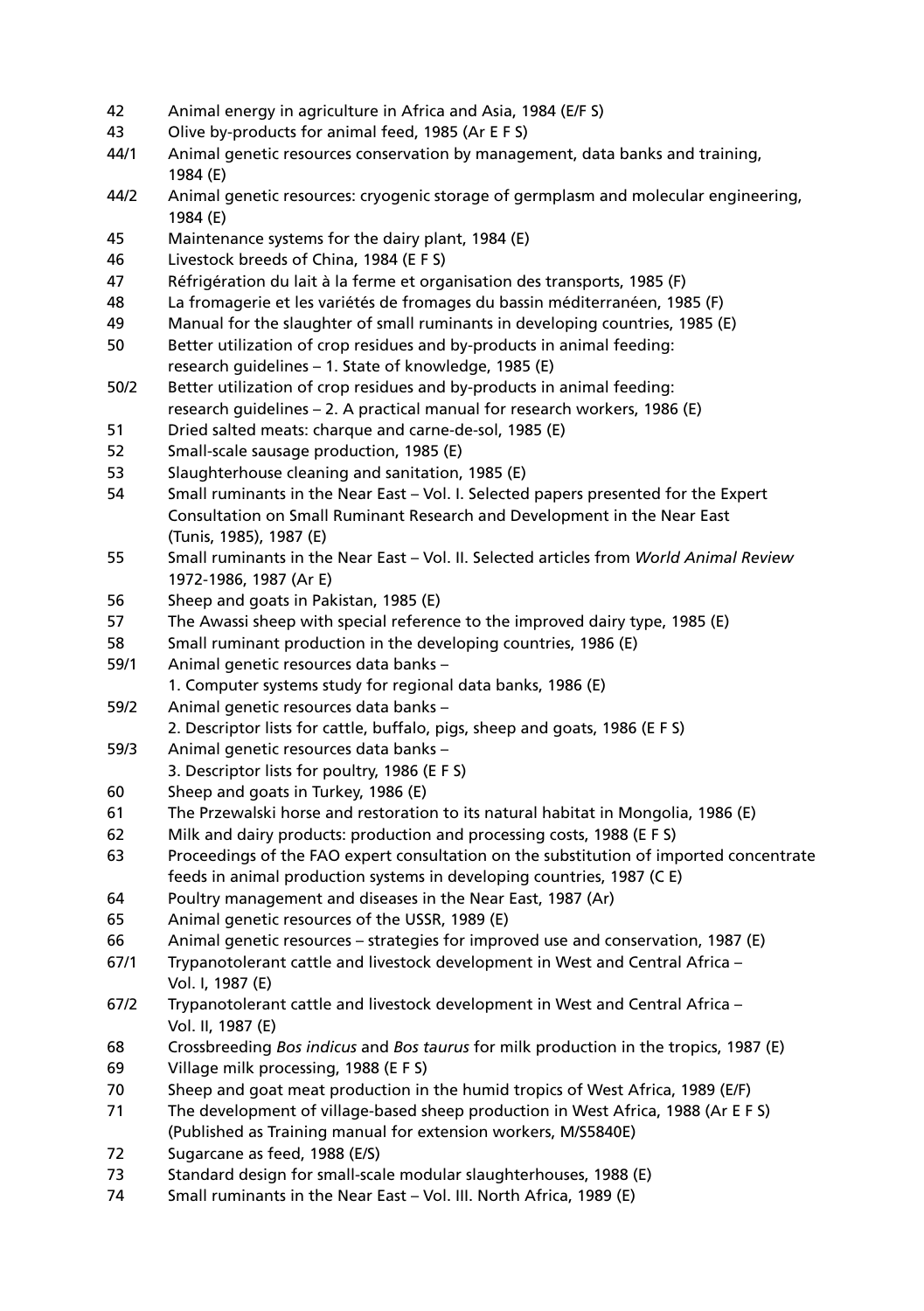- The eradication of ticks, 1989 (E/S)
- 76 Ex situ cryoconservation of genomes and genes of endangered cattle breeds by means of modern biotechnological methods, 1989 (E)
- Training manual for embryo transfer in cattle, 1991 (E)
- Milking, milk production hygiene and udder health, 1989 (E)
- Manual of simple methods of meat preservation, 1990 (E)
- 80 Animal genetic resources a global programme for sustainable development, 1990 (E)
- Veterinary diagnostic bacteriology a manual of laboratory procedures of selected diseases of livestock, 1990 (E F)
- Reproduction in camels a review, 1990 (E)
- Training manual on artificial insemination in sheep and goats, 1991 (E F)
- Training manual for embryo transfer in water buffaloes, 1991 (E)
- The technology of traditional milk products in developing countries, 1990 (E)
- Feeding dairy cows in the tropics, 1991 (E)
- Manual for the production of anthrax and blackleg vaccines, 1991 (E F)
- Small ruminant production and the small ruminant genetic resource in tropical Africa, 1991 (E)
- Manual for the production of Marek's disease, Gumboro disease and inactivated Newcastle disease vaccines, 1991 (E F)
- 90 Application of biotechnology to nutrition of animals in developing countries, 1991 (E F)
- Guidelines for slaughtering, meat cutting and further processing, 1991 (E F)
- Manual on meat cold store operation and management, 1991 (E S)
- Utilization of renewable energy sources and energy-saving technologies by small-scale milk plants and collection centres, 1992 (E)
- Proceedings of the FAO expert consultation on the genetic aspects of trypanotolerance, 1992 (E)
- Roots, tubers, plantains and bananas in animal feeding, 1992 (E)
- Distribution and impact of helminth diseases of livestock in developing countries, 1992 (E)
- Construction and operation of medium-sized abattoirs in developing countries, 1992 (E)
- Small-scale poultry processing, 1992 (Ar E)
- In situ conservation of livestock and poultry, 1992 (E)
- Programme for the control of African animal trypanosomiasis and related development, 1992 (E)
- Genetic improvement of hair sheep in the tropics, 1992 (E)
- 102 Legume trees and other fodder trees as protein sources for livestock, 1992 (E)
- Improving sheep reproduction in the Near East, 1992 (Ar)
- The management of global animal genetic resources, 1992 (E)
- Sustainable livestock production in the mountain agro-ecosystem of Nepal, 1992 (E)
- Sustainable animal production from small farm systems in South-East Asia, 1993 (E)
- Strategies for sustainable animal agriculture in developing countries, 1993 (E F)
- 108 Evaluation of breeds and crosses of domestic animals, 1993 (E)
- 109 Bovine spongiform encephalopathy, 1993 (Ar E)
- 110 L'amélioration génétique des bovins en Afrique de l'Ouest, 1993 (F)
- 111 L'utilización sostenible de hembras F1 en la producción del ganado lechero tropical, 1993 (S)
- Physiologie de la reproduction des bovins trypanotolérants, 1993 (F)
- The technology of making cheese from camel milk (*Camelus dromedarius*), 2001 (E F)
- Food losses due to non-infectious and production diseases in developing countries, 1993 (E)
- Manuel de formation pratique pour la transplantation embryonnaire chez la brebis et la chèvre, 1993 (F S)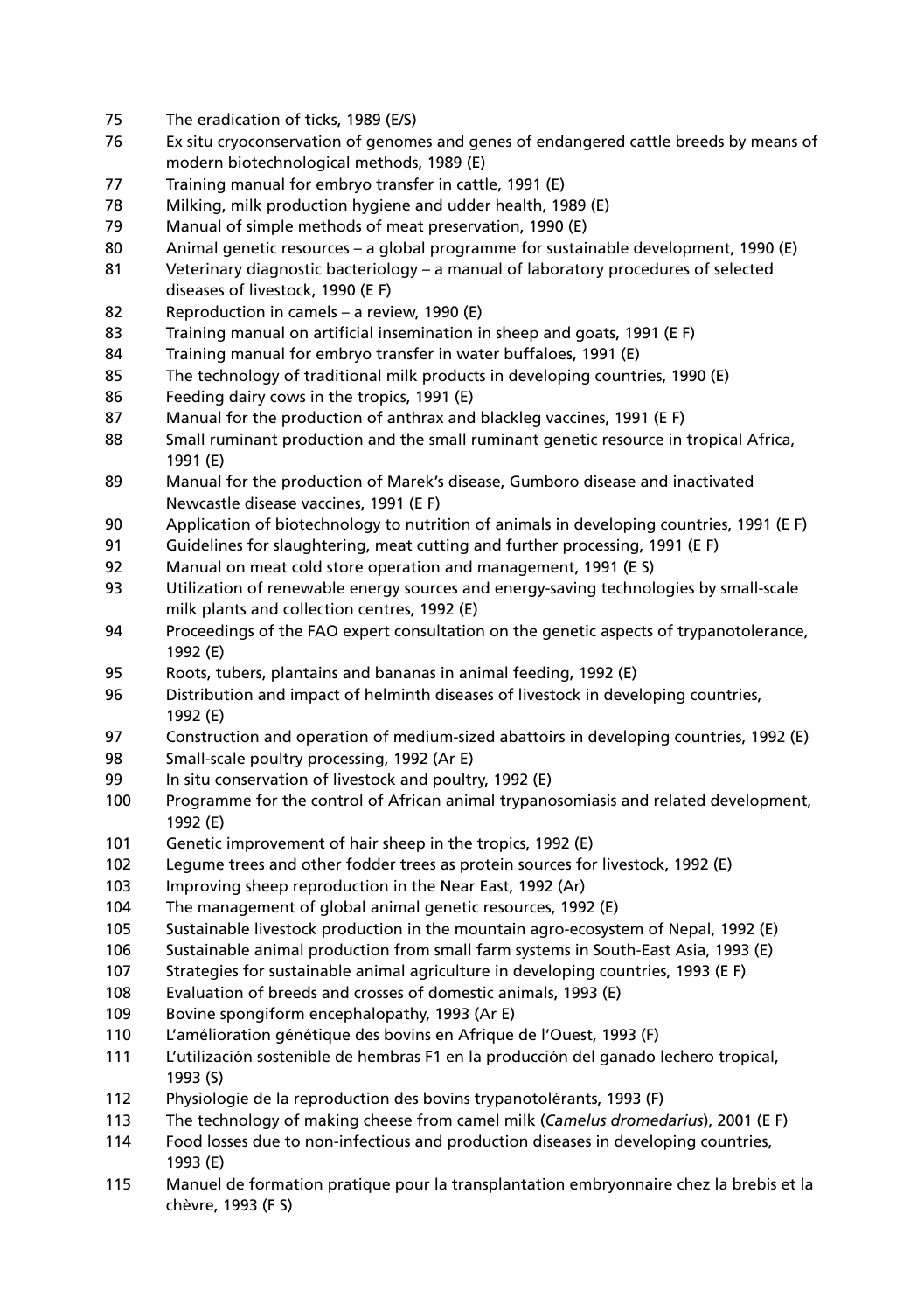- 116 Quality control of veterinary vaccines in developing countries, 1993 (E)
- 117 L'hygiène dans l'industrie alimentaire, 1993 Les produits et l'aplication de l'hygiène, 1993 (F)
- 118 Quality control testing of rinderpest cell culture vaccine, 1994 (E)
- 119 Manual on meat inspection for developing countries, 1994 (E)
- 120 Manual para la instalación del pequeño matadero modular de la FAO, 1994 (S)
- 121 A systematic approach to tsetse and trypanosomiasis control, 1994 (E/F)
- 122 El capibara (*Hydrochoerus hydrochaeris*) Estado actual de su producción, 1994 (S)
- 123 Edible by-products of slaughter animals, 1995 (E S)
- 124 L'approvisionnement des villes africaines en lait et produits laitiers, 1995 (F)
- 125 Veterinary education, 1995 (E)
- 126 Tropical animal feeding A manual for research workers, 1995 (E)
- 127 World livestock production systems Current status, issues and trends, 1996 (E)
- 128 Quality control testing of contagious bovine pleuropneumonia live attenuated vaccine Standard operating procedures, 1996 (E F)
- 129 The world without rinderpest, 1996 (E)
- 130 Manual de prácticas de manejo de alpacas y llamas, 1996 (S)
- 131 Les perspectives de développement de la filière lait de chèvre dans le bassin méditerranéen, 1996 (F)
- 132 Feeding pigs in the tropics, 1997 (E)
- 133 Prevention and control of transboundary animal diseases, 1997 (E)
- 134 Tratamiento y utilización de residuos de origen animal, pesquero y alimenticio en la alimentación animal, 1997 (S)
- 135 Roughage utilization in warm climates, 1997 (E F)
- 136 Proceedings of the first Internet Conference on Salivarian Trypanosomes, 1997 (E)
- 137 Developing national emergency prevention systems for transboundary animal diseases, 1997 (E)
- 138 Producción de cuyes (*Cavia porcellus*), 1997 (S)
- 139 Tree foliage in ruminant nutrition, 1997 (E)
- 140/1 Analisis de sistemas de producción animal Tomo 1: Las bases conceptuales, 1997 (S)
- 140/2 Analisis de sistemas de producción animal Tomo 2: Las herramientas basicas, 1997 (S)
- 141 Biological control of gastro-intestinal nematodes of ruminants using predacious fungi, 1998 (E)
- 142 Village chicken production systems in rural Africa Household food security and gender issues, 1998 (E)
- 142 Village chicken production systems in rural Africa Household food security and gender issues,1998 (E)
- 143 Agroforestería para la producción animal en América Latina, 1999 (S)
- 144 Ostrich production systems, 1999 (E)
- 145 New technologies in the fight against transboundary animal diseases, 1999 (E)
- 146 El burro como animal de trabajo Manual de capacitación, 2000 (S)
- 147 Mulberry for animal production, 2001 (E)
- 148 Los cerdos locales en los sistemas tradicionales de producción, 2001 (S)
- 149 Animal production based on crop residues Chinese experiences, 2001 (C E)
- 150 Pastoralism in the new millennium, 2001 (E)
- 151 Livestock keeping in urban areas A review of traditional technologies based on literature and field experiences, 2001 (E)
- 152 Mixed crop-livestock farming A review of traditional technologies based on literature and field experiences, 2001 (E)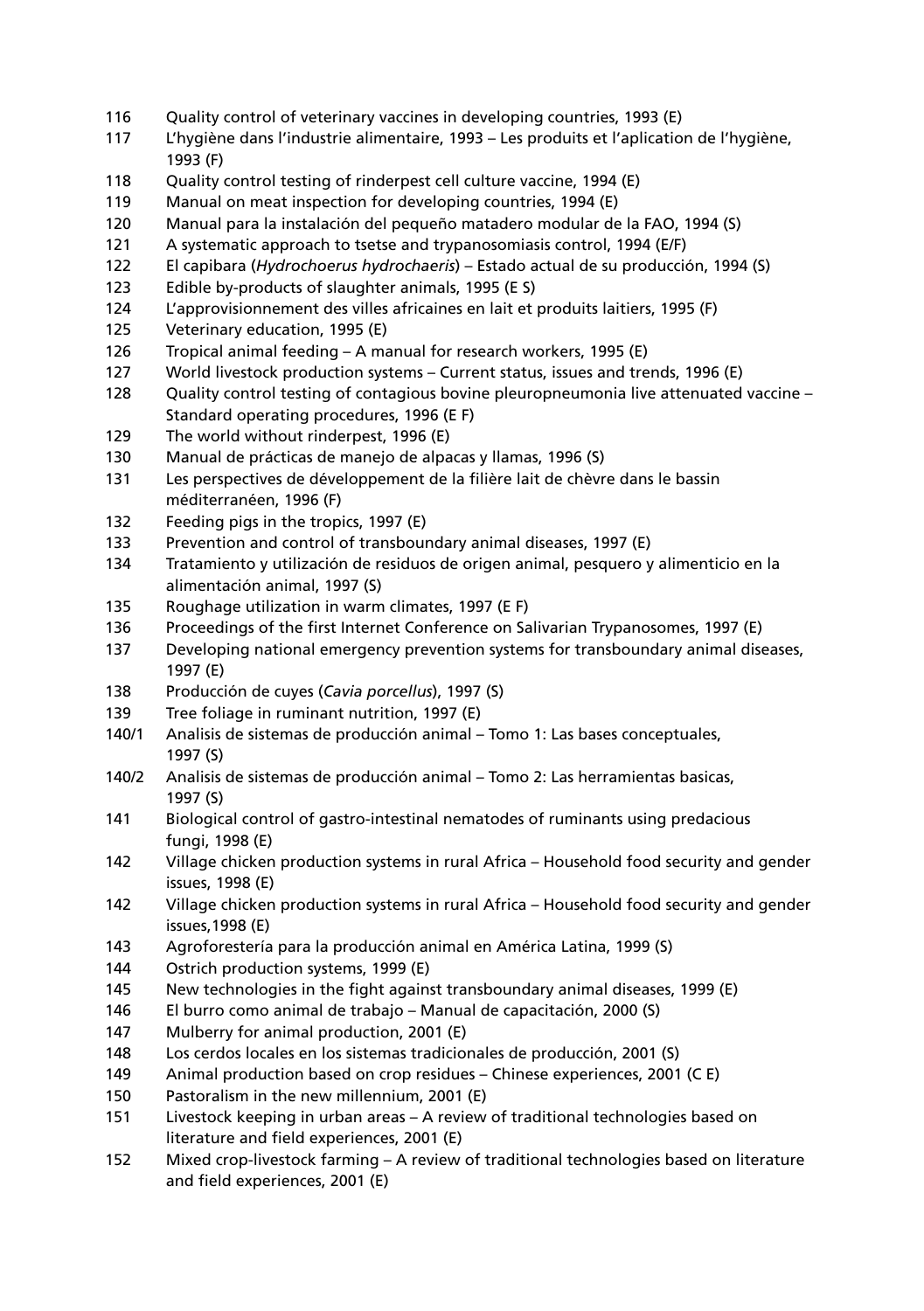- 153 Improved animal health for poverty reduction and sustainable livelihoods, 2002 (E)
- 154 Goose production, 2002 (E F)
- 155 Agroforestería para la producción animal en América Latina II, 2003 (S)
- 156 Guidelines for coordinated human and animal brucellosis surveillance, 2003 (E)
- 157 Resistencia a los antiparasitarios Estado actual con énfasis en América Latina, 2003 (S)
- 158 Employment generation through small-scale dairy marketing and processing, 2003 (E)
- 159 Good practices in planning and management of integrated commercial poultry production in South Asia, 2003 (E)
- 160 Assessing quality and safety of animal feeds, 2004 (E)
- 161 FAO technology review: Newcastle disease, 2004 (E)
- 162 Uso de antimicrobianos en animales de consumo Incidencia del desarrollo de resistencias en la salud pública, 2004 (S)
- 163 HIV infections and zoonoses, 2004 (E F S)
- 164 Feed supplementation blocks Urea-molasses multinutrient blocks: simple and effective feed supplement technology for ruminant agriculture, 2007 (E)
- 165 Biosecurity for Highly Pathogenic Avian Influenza Issues and options, 2008 (E F Ar)
- 166 International trade in wild birds, and related bird movements, in Latin America and the Caribbean, 2009 (Se Ee)
- 167 Livestock keepers guardians of biodiversity, 2009 (E)
- 168 Adding value to livestock diversity Marketing to promote local breeds and improve livelihoods, 2010 (E, F, S)
- 169 Good practices for biosecurity in the pig sector Issues and options in developing and transition countries, 2010 (E, F, R\*\* S\*\*)
- 170 La salud pública veterinaria en situaciones de desastres naturales y provocados, 2010 (S)
- 171 Approaches to controlling, preventing and eliminating H5N1 HPAI in endemic countries, 2011 (E)
- 172 Crop residue based densified total mixed ration A user-friendly approach to utilise food crop by-products for ruminant production, 2012 (E)
- 173 Balanced feeding for improving livestock productivity Increase in milk production and nutrient use efficiency and decrease in methane emission, 2012 (E)
- 174 Invisible Guardians Women manage livestock diversity, 2012 (E)

Availability: August 2012

- Ar Arabic Multil Multilingual
- C Chinese \* Out of print
- E English  $**$  In preparation
- F French e E-publication
- P Portuguese
- S Spanish
- R Russian

The *FAO Technical Papers* are available through the authorized FAO Sales Agents or directly from Sales and Marketing Group, FAO, Viale delle Terme di Caracalla, 00153 Rome, Italy.



Find more publications at http://www.fao.org/ag/againfo/resources/en/publications.html